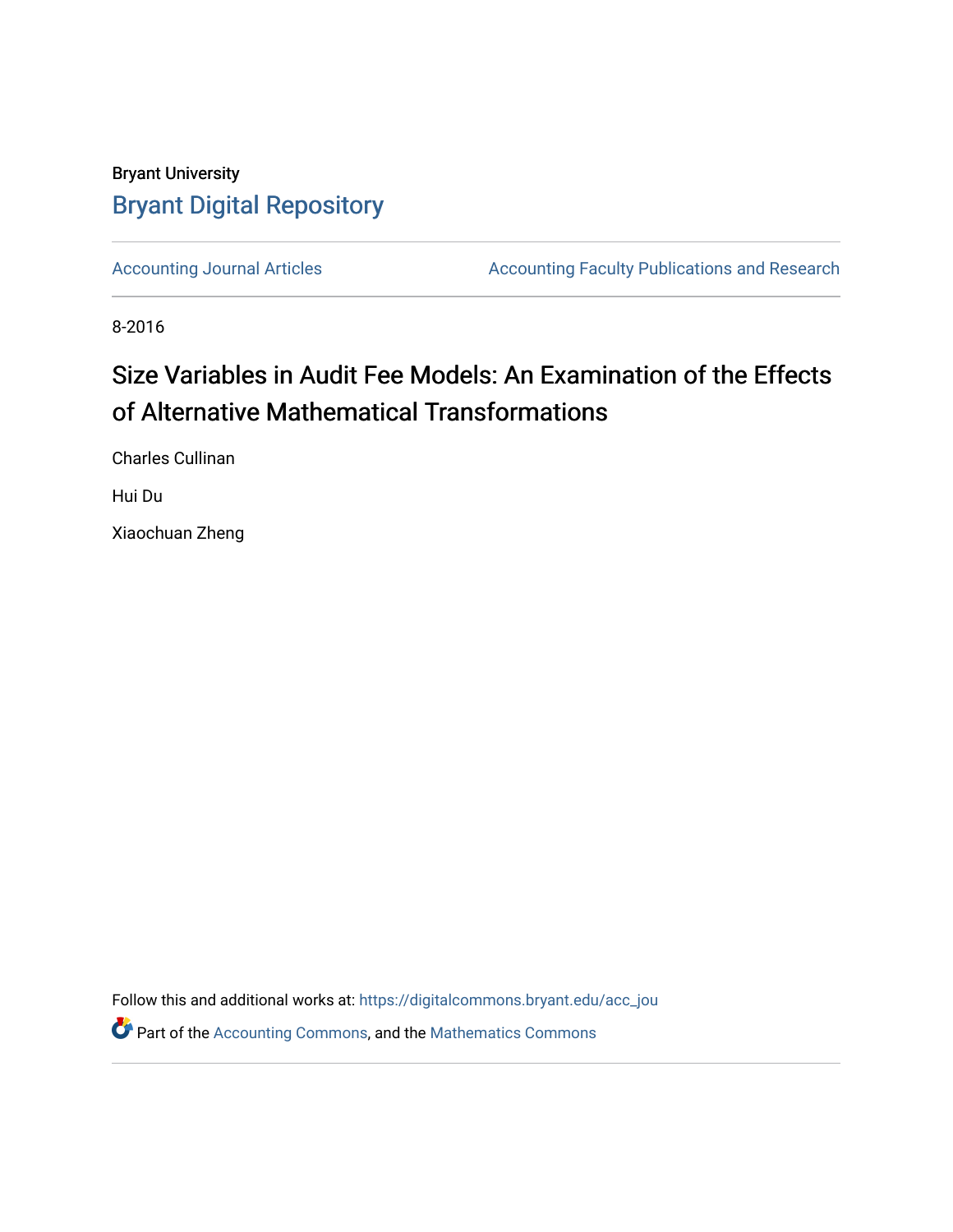AUDITING: A JOURNAL OF PRACTICE & THEORY AMERICAN AMERICAN American Accounting Association Vol. 35, No. 3 DOI: 10.2308/ajpt-51460 August 2016 pp. 169–181

## Size Variables in Audit Fee Models: An Examination of the Effects of Alternative Mathematical Transformations

## Charles P. Cullinan

Bryant University

## Hui Du

University of Houston–Clear Lake

## Xiaochuan Zheng

Bryant University

SUMMARY: We consider the mathematical transformations used for assets of different valuation complexity in audit fee models. These mathematical transformations (such as logs and square roots) relate to the non-linear relationship between client size and audit fees. We use closed-end mutual fund audits to examine this question because virtually all fund assets are reported at fair value. We find that more complexly valued assets are less likely to follow the traditional log transformation because the presence of these assets has a stronger relationship with audit fees that is not fully captured by the coefficient on the logged variable alone. The significance of nonsize variables was also found to differ in audit fee models of both closed-end funds and a broad-based sample of public companies when the mathematical transformation of size variables was permitted to vary. These results suggest that the non-linear relationship between client size and audit fees may not always be sufficiently captured by a log transformation and that future audit fee studies should consider different size transformations to test size measures and to more robustly assess the significance of other variables in audit fee models that may be of interest.

Keywords: audit fee; fair valued assets; closed-end mutual funds; non-linear.

### INTRODUCTION

ompany size, typically measured as total assets, is an important factor in audit fee models (Hay, Knechel, and Wong 2006). The size measure is usually transformed by taking the natural logarithm of total assets (e.g., Craswell, Francis, and Taylor 1995; Ferguson, Francis, and Stokes 2003; Francis, Reichelt, and Wang 2005; Fan and Wong 2005). This log transformation of assets (and audit fees) was first used by Simunic's (1980) seminal study of audit fees. The log of assets and the log of audit fees have since been used in audit fee studies to control for the non-linear relationship between asset size and audit fees.

The relationship between assets and audit fees may be non-linear for two main reasons. First, as the population size increases (e.g., the number of individual assets held), the sample size necessary to audit this larger population size is only minimally affected (Simunic 1980; Louwers, Ramsay, Sinason, Strawser, and Thibodeau 2013). Simunic (1980, 172) specifically notes the following to explain a non-linear relationship in audit fee models:

To the extent that increases in the measured total assets of auditees reflect increases in the number of individual elements which comprise the accounting populations of which total assets are composed, then the sample size will increase at a decreasing rate. Thus, I hypothesized that the positive relationship between assets and [audit fees] is nonlinear. (emphasis added)

Editor's note: Accepted by Marleen Willekens.

The authors gratefully acknowledge helpful comments received from participants at the 2013 AAA Annual Meeting and the 2014 AAA Auditing Midyear Meeting, especially Chris Hogan, and from workshop participants at Bryant University.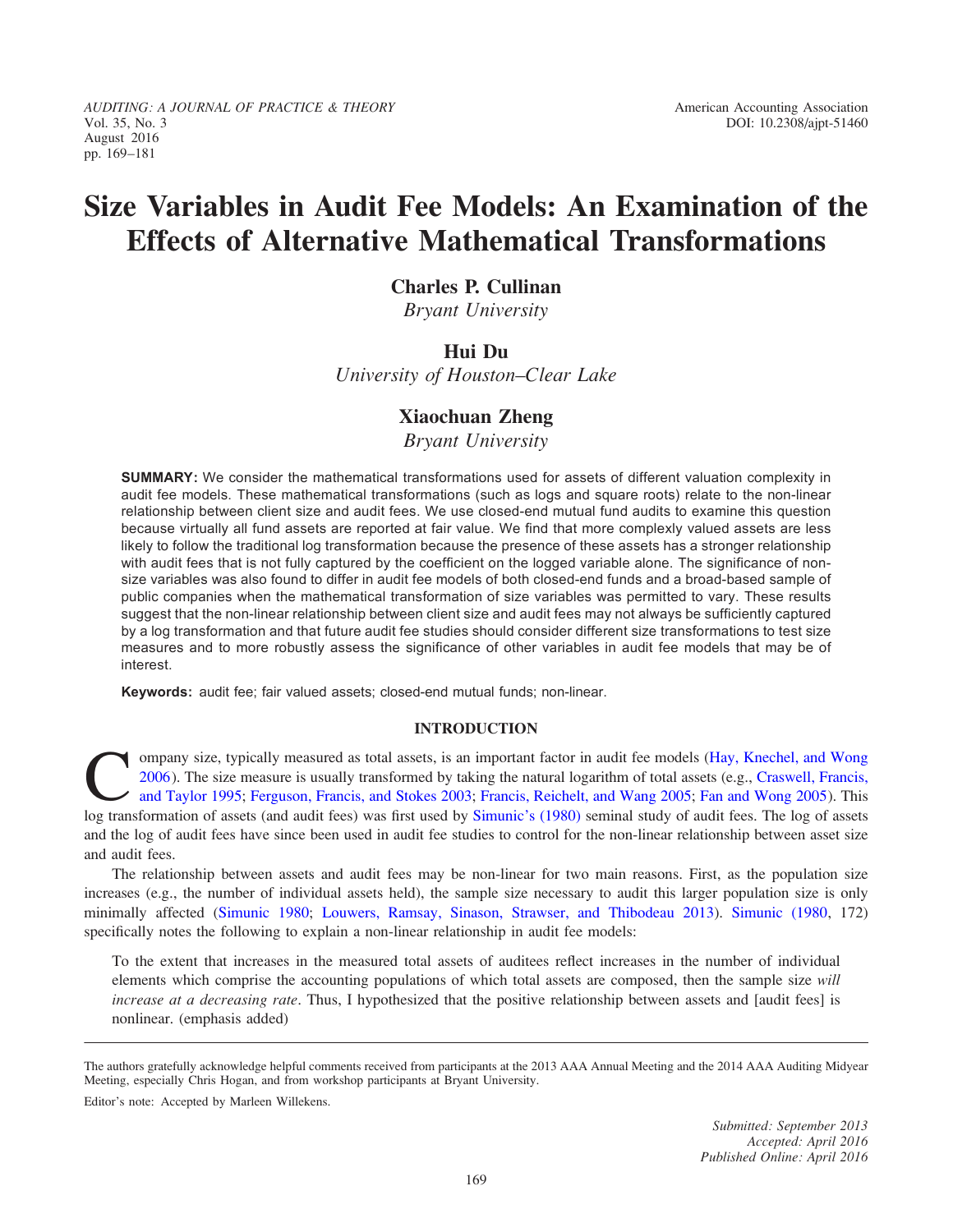Second, an auditor's evaluation of internal control processes for transaction types (e.g., the valuation process for financial assets) would probably involve a comparable level of effort for clients of different size. For example, the evaluation of the internal control process for a client with \$10 million of assets is likely to involve effort similar to the evaluation of internal control for a client with \$15 million of assets. Wallace (1980) notes that auditor litigation costs such as insurance premiums are also likely to be a non-linear function of client size.

Simunic (1980, 179) expected a non-linear relationship between assets and audit fees, but he noted the ''absence of a theory from which [to determine] the form of the function" and made "certain  $ex$ -post modifications  $\dots$  after a preliminary analysis of the data" (Simunic 1980, 180). Based on his analyses, he settled on the use of the log transformation of assets (and the log of audit fees) as the best-fitting model of the empirical relationship between client size (measured by total assets) and audit fees.

At the time of the original Simunic (1980) study, fair value accounting was less commonly used and the financial reporting standards did not clearly differentiate different types of valuation inputs that might be used to measure fair value. ASC 820 (FASB 2011) requires the disclosure of whether fair values were determined based on directly observable inputs (Level 1), indirectly observable inputs (Level 2), or unobservable inputs (Level 3). Recent research suggests that different types of fair valued assets may have different relationships with audit fees (e.g., Ettredge, Xu, and Yi 2014; Goncharov, Riedl, and Sellhorn 2014). Assets valued using more complex and subjective valuation processes (e.g., Levels 2 and 3) are generally associated with higher audit fees than assets valued using more objective valuation processes. Recent research has also examined whether the log transformation of audit fees (the dependent variable) may still be most appropriate (e.g., Picconi and Reynolds 2013).

We combine these two insights regarding fair valued assets and mathematical transformations to examine whether the log transformation of different types of fair valued assets provides the best fit in an audit fee model, or whether other mathematical transformations (many of which were also assessed in Simunic 1980) may better reflect the non-linear nature of the relationship between different types of fair valued assets (as independent variables) and audit fees (as the dependent variable). We also assess whether permitting the transformation of asset variables to vary may influence the interpretation of other variables in audit fee models.

We examine these issues in audit fee models among closed-end mutual funds and among a broad-based sample of publicly traded companies. The closed-end mutual fund setting is particularly appropriate for examining the relationship between fair valued assets and audit fees because virtually all of a mutual fund's assets are reported at fair value.<sup>1</sup> In addition, closed-end mutual funds often invest in securities that are not actively traded (Cherkes, Sagi, and Stanton 2009) (i.e., assets valued using Level 2 [indirectly observable] and Level 3 [unobservable inputs]), where management has more valuation discretion and therefore more audit judgment is required to assess fair presentation.

For the closed-end fund audit fee model, the log transformation provides the best fit for Level 1 valued assets, while a square root transformation provides the best fit for assets valued using Level 2 inputs, and cube root best fits Level 3 valued assets. The results are consistent with the idea that auditing the fair value of assets valued using Level 2 and Level 3 inputs may be more costly for auditors because they have to assess management's evaluation of indirectly observable inputs (such as benchmark securities) and/or management's own estimates of future cash flows and discount rates. For the broad-based sample, the audit fee model also indicates that the log transformation alone may not fully capture the non-linear relationship between assets of different levels of complexity and audit fees.

For both the closed-end fund and broad-based samples, we also find that the significance of the other (non-size) variables in the audit fee models can differ when the transformations of the size variables are allowed to vary. These finding suggest that a more rigorous test of non-size variables can be performed when the size variables are permitted to follow a better-fitting mathematical transformation.

We contribute to the literature by assessing whether the log of assets/log of audit fees relationship best reflects the nonlinear relationship between assets of differing complexity and audit fees. This is particularly relevant when fair value accounting plays an important role in asset valuation and auditing (e.g., Ryan 2008; Song, Thomas, and Yi 2010; Ettredge et al. 2014). We also complement Fields, Fraser, and Wilkins (2004), who incorporated variables to measure unique risks and balance sheet structure in the pricing of audit services for financial institutions by considering alternative mathematical transformations of financial assets to reflect the complexity of auditing assets in the financial industry.

The remainder of the paper is organized as follows. We present the background and our research questions in the next section. The research method is then discussed, followed by the presentation of the results. In the final section, we provide conclusions and discuss the implications of our findings.

In our sample, an average of 98.2 percent of the fund's assets are reported at fair value.

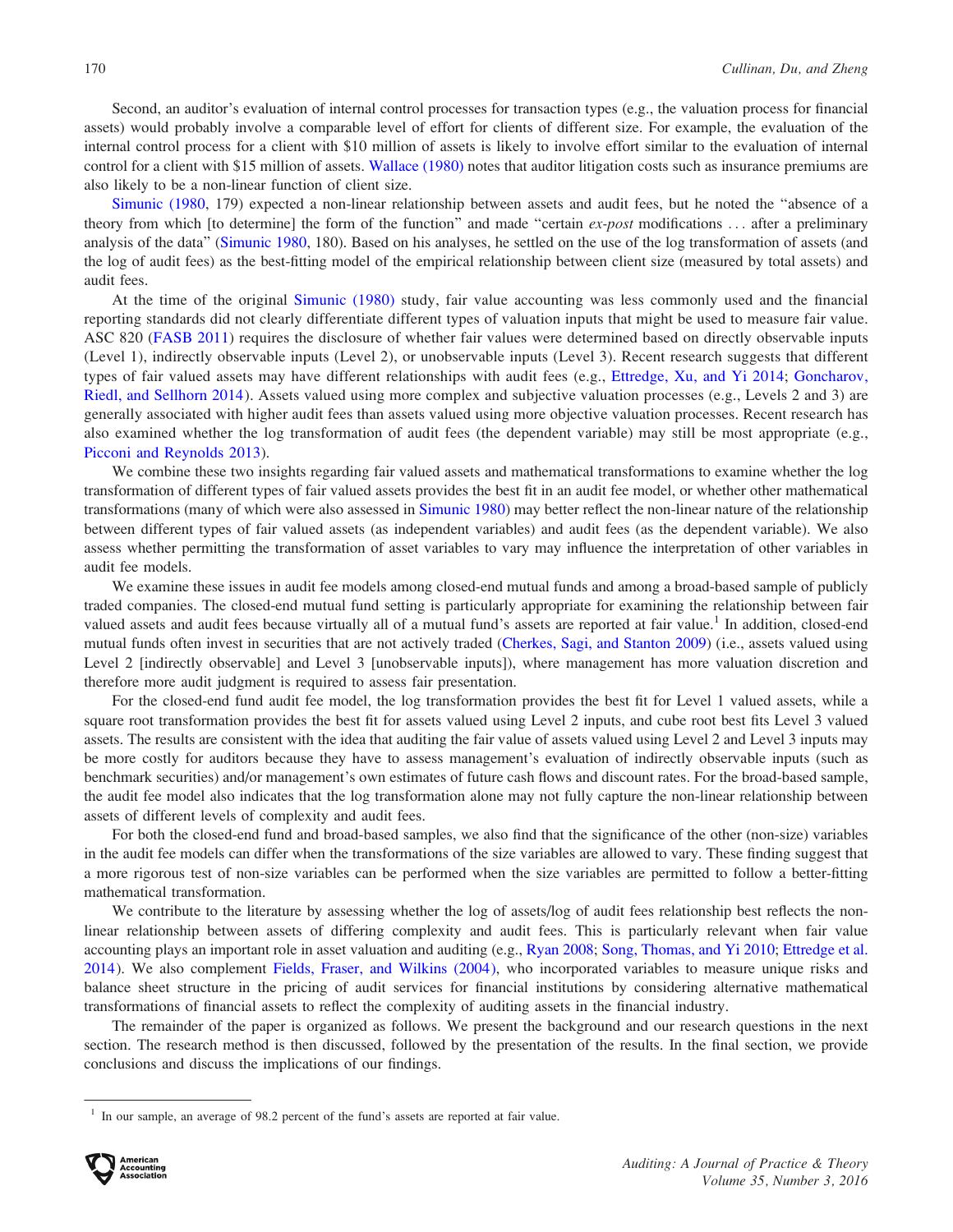### BACKGROUND THEORY AND RESEARCH QUESTIONS

### Mathematical Transformations to Reflect Non-Linearity in Audit Fee Models

Regression analysis assumes that the relationship between the independent and dependent variables is linear. If a relationship between the independent and dependent variable is non-linear, then the data must be transformed to reflect a more linear relationship. Simunic (1980) noted that there was a theoretical reason to expect a non-linear relationship between client size (measured as total assets) and audit fees, but he also noted that there was no theory indicating which mathematical form that relationship might exhibit. After trying other transformations (such as square root transformations), Simunic (1980) found that the log of assets and the log of audit fee provided the best fit for his data. Log transformations are often used to create a linear function for economic phenomena that are non-linear (Sydsaeter and Hammond 1995) and log transformations can help to normalize data when the distribution is skewed (Benoit 2011).

In subsequent audit fee studies, Francis (1984) and Simon (1985) follow the log transformations used in Simunic (1980) and find good linear fits. Strong linear model fits using log transformations have also been found in Australia (Francis 1984), New Zealand (Firth 1985), and Canada (Chung and Lindsay 1988).<sup>2</sup> Later studies routinely use a log transformation for assets when examining audit fees (e.g., Craswell et al. 1995; Ferguson et al. 2003; Francis et al. 2005). More recently, Picconi and Reynolds (2013) question the assumption of constant elasticity implied by the log-log transformation and challenge researchers to study the form of the relationship between audit fees and client size in audit fee models.

Many audit fees studies (e.g., Simunic 1980; Craswell et al. 1995; Ferguson et al. 2003; Francis et al. 2005; Fan and Wong 2005) exclude financial services firms from their analyses because these firms have different balance sheet structures than many other industries and are subject to heavier regulations and more rigorous internal control. Studies investigating the pricing of audit services among various types of financial service companies (e.g., Cullinan 2002; Fields et al. 2004; Ettredge et al. 2014) also use log transformations of size variables in their audit fee models.

### Fair Value Reporting and Auditing

Accounting Standards Codification (ASC) 820<sup>3</sup> established a three-level hierarchy of inputs to measure fair value. Level 1 inputs are directly observable, such as quoted prices in active markets for identical assets or liabilities. Level 2 inputs are indirectly observable, such as quoted prices for similar assets or liabilities. Level 3 inputs are unobservable and ''reflect the reporting entity's own assumptions about the assumptions that market participants would use in pricing the asset or liability'' (FASB 2011). The corresponding International Financial Reporting Standards 13 (IASB 2011) is materially consistent with the U.S. reporting standards.

These indirect (i.e., Level 2) and unobservable (i.e., Level 3) inputs are inherently subject to managerial errors or bias (Benston 2008; Landsman 2007; Penman 2007; Ryan 2008). The accounting literature has documented the difficulties of auditing subjective fair value measurements when substantial judgment and decision making are involved (e.g., Barlev and Haddad 2004; Martin, Rich, and Wilks 2006). The difficulty of auditing subjective fair values has been found to be associated with higher audit fees (e.g., Ettredge et al. 2014; Goncharov et al. 2014).

#### The Mutual Fund Reporting and Audit Environment

Closed-end mutual funds have long been regulated by the Investment Company Act of 1940, which requires that their investments be reported at fair value. In accordance with the three-level fair value hierarchy of ASC 820, closed-end mutual funds report the total dollar amount of their assets that are valued using Level 1, Level 2, and Level 3 inputs. Because closed-end mutual funds report virtually all assets and liabilities at fair value (Carroll, Linsmeier, and Petroni 2003), these funds provide a unique setting in which to examine the relationship between assets valued using different valuation inputs and audit fees. Mutual fund audits also have more extensive audit testing than most other types of audits. Auditors are



<sup>2</sup> Chung and Lindsay (1988) alternatively divide audit fees by the square root of assets to control for non-linearity. <sup>3</sup> Originally issued as SFAS No. 157 (FASB 2006).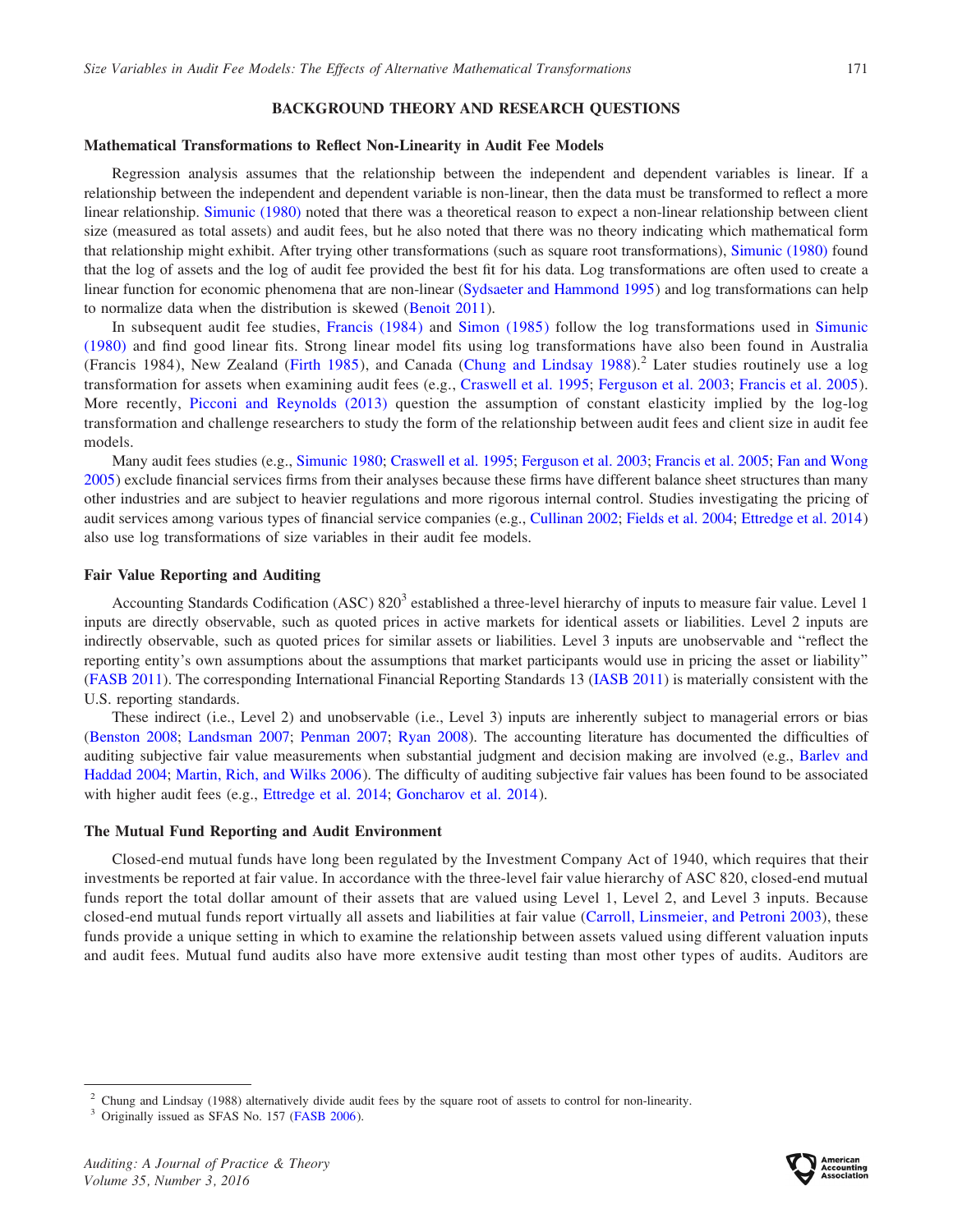expected to test the existence<sup>4</sup> and valuation of *all* of the assets held by the fund (AICPA 2012,  $\int$  2.181,  $\int$  2.198)<sup>5,6</sup> due to the low level of materiality in mutual fund financial statements.<sup>7</sup>

Regulators have found cases in which mutual fund assets were mis-valued (e.g., SEC 2011, 2012a, 2012b, 2013). The SEC (2013) provides a listing of the 53 enforcement actions they have issued against funds for 34 instances of asset mis-valuations.<sup>8</sup> We read these enforcement actions to determine the types of assets mis-valued. We found that among the types of assets misvalued, 33 cases (97.1 percent) related to assets from inactive markets (i.e., assets using Level 2 and Level 3 valuation inputs),<sup>9</sup> while only one enforcement action (2.9 percent) related to assets from active markets (i.e., assets using Level 1 valuation input). While the base level of assets in inactive markets versus active markets cannot be consistently measured across the time period (from 1943 to 2013) covered by these mis-valuations, the SEC enforcement actions suggest that fair value assets using Level 2 and Level 3 valuation inputs have higher misstatement risk.<sup>10</sup> De Jonghe and Vrolix (2005, 416) note that "the quality of the NAV (Net Asset Value) depends directly on the quality of the valuation of the underlying assets.''

### Research Questions

Level 1 valuation inputs are directly observable. Auditing the valuation assertion of Level 1 assets held by closed-end funds can be relatively straightforward, as these Level 1 assets are all actively traded securities. To audit the valuation of Level 1 securities, the auditor can simply verify the price per share of the security and multiply the verified price by the number of shares held. The auditing process for assets valued using Level 1 inputs can be standardized and performed largely electronically or by less experienced audit staff. $^{11}$ 

Level 2 valuation inputs are indirectly observable. Assets valued using Level 2 inputs are often based on quoted prices for similar assets, such as bonds with similar maturities and bond ratings. For Level 2 assets, auditors consider whether the client has selected appropriate indirectly observable inputs. The auditor could, for example, assess whether a client has chosen an appropriate benchmark security to measure the inputs, and then recompute the valuation based on these inputs. Unlike the audit process for Level 1 assets, the audit process for Level 2 assets involves more audit judgment and cannot easily be routinized. Moreover, SAS No. 99 (AICPA 2002) indicates that assets valued using more subjective estimates may increase the likelihood of misstatement, which requires the auditor to respond with more (and higher quality) substantive testing procedures. Because Level 2 assets are more complex to audit, we expect that these Level 2 assets will have a larger effect on audit fees than Level 1 assets.

Level 3 inputs are unobservable inputs that reflect the reporting entity's own assumptions (ASC 820, FASB 2011) and are most likely to be subject to potential errors and bias by management. To verify the Level 3 fair value assets, auditors must perform extensive work to examine the valuation techniques and test various appraisal models. Consistent with other studies (e.g., Ettredge et al. 2014), we expect Level 3 assets to be the most complex fair valued assets to audit and thus that Level 3 assets will have the steepest relationship with audit fees compared to Level 2 and Level 1 assets.

The stronger effects of complexly valued assets on audit fees could be captured by larger coefficients on the variables measuring the different types of assets using the traditional log transformation. The differences in audit complexity of each type of asset could also result in a mathematical transformation other than the log transformation being the most appropriate measure, as some mathematical transformations are steeper than others (assuming the same coefficient). Due to the complexity

outsourced to lower-cost foreign locations.



<sup>&</sup>lt;sup>4</sup> The effort necessary (and thus the audit fees associated with) testing the *existence* assertion are not expected to vary based on valuation inputs. Testing *existence* requires the auditor to confirm the securities h

<sup>&</sup>lt;sup>5</sup> The PCAOB standards are applicable to the audits of closed-end funds. The AICPA (2012) citation is to the *AICPA Industry Audit Guide for Investment Companies*, which incorporates the PCAOB standards for publicly trad

 $6$  Note that for the existence assertion, the auditor "should" (AICPA 2012,  $\P$  2.181) test all securities. While for the valuation assertion the auditor "could" (AICPA 2012, } 2.198) test all securities. In the next sentence, the AICPA indicates that the extent of valuation testing is a matter of auditor judgment if the fund is not a registered fund. This phrasing indicates that for registered funds, the extent of valuation testing is not a matter of judgment, and that all valuations should be examined. Closed-end mutual funds are registered funds, in which auditors are therefore expected to test all of the asset valuations.<br><sup>7</sup> In accordance with SEC Regulations (§270.2a-4(6)(b)), when preparing the financi

account for any item that can cause a change in net asset value of one cent per share. Goldstein (2009, 4) notes that "[t]his standard has given rise to the so-called 'penny per share rule,' which is often applied as a materiality standard for the correction [by fund management companies] of accounting errors of any kind (not just income or expense matters)."<br><sup>8</sup> Among the 53 enforcement actions, 17 were related to duplicate instances of asset mis-valuations (often the SEC sanctions multiple parties for the same

mis-valuation) and two were related to money market mutual funds, which have somewhat different valuation requirements. Thus, 34 out of the 53 enforcement actions are unique instances of mis-valuation by non-money-market m

 $^{9}$  One of these cases involved a related-party receivable.<br><sup>10</sup> Because virtually of all of the misstatements occurred before the issuance of the ASC 820 (i.e., SFAS No. 157), we cannot clearly determine whether the misstatements related to Level 2 or Level 3 valued assets. However, by reading the enforcement action, we were able to ascertain whether the assets mis-valued were actively traded (i.e., Level 1).<br>At the 2012 PwC Accounting Symposium for Professors, a representative of PwC noted that much of the work of auditing Level 1 mutual fund assets is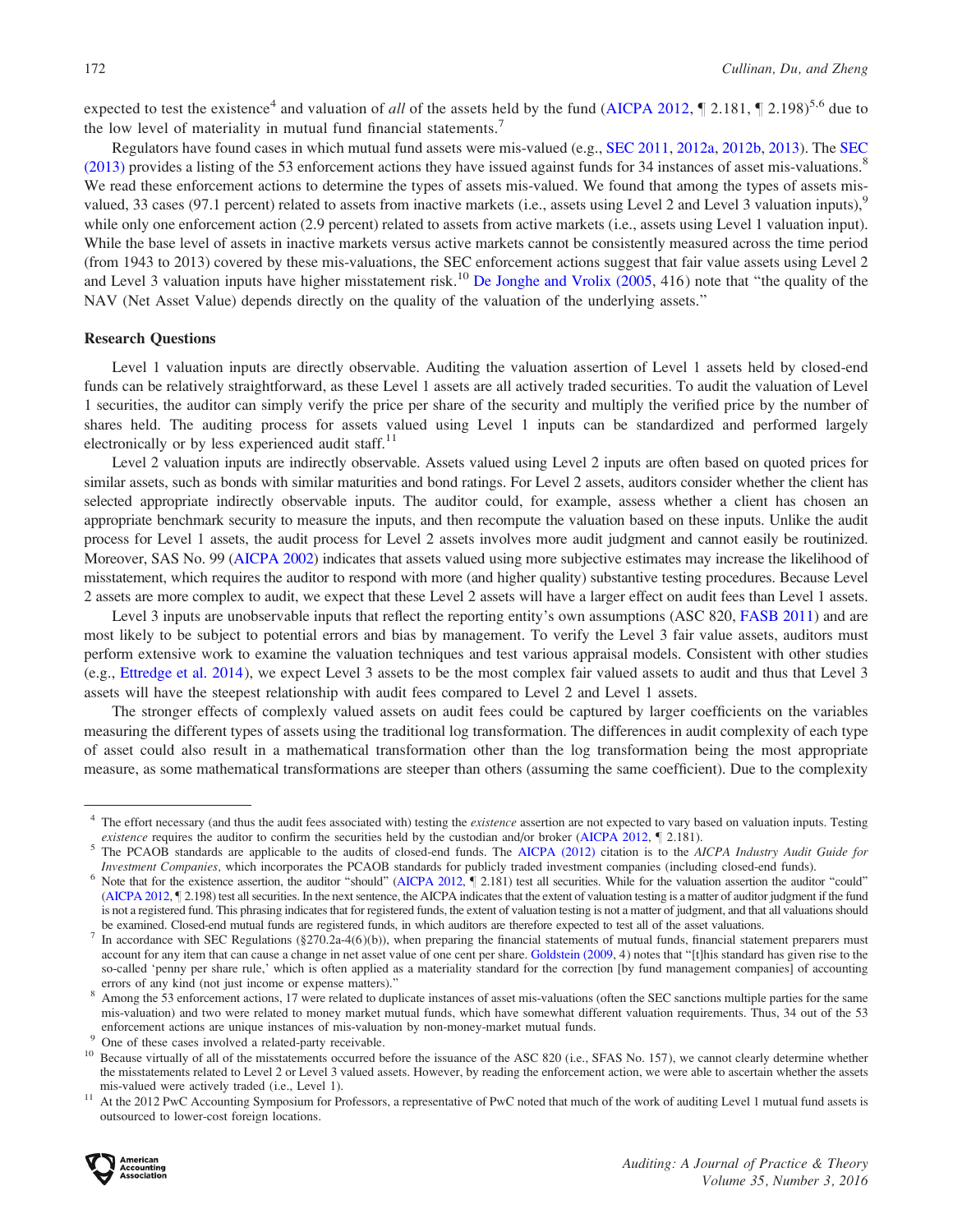of different potential coefficients and/or mathematical transformations, we cannot specify ex ante what particular type of transformation may be expected. We thus propose our first research question as follows:

RQ1: In an audit fee model, does the log transformation provide the best fit for assets valued using different valuation input levels?

In many audit fees studies, size variables are included in the fee models as control variables, while non-size variables are the main focus of the research. Control variables are designed to allow for more rigorous testing of the variables of interest by accounting for the variance associated with the control variables. If alternative transformations of size variables result in a better model fit than the traditional log transformation, then the effects of size can be better controlled for, resulting in a more rigorous test of non-size variables. The enhanced model specification could result in different significance levels of the non-size variables. For the models we develop, we also seek to determine whether different transformations of size variable may influence the coefficients and significance levels of the non-size variables. This is the second research question of our study:

RQ2: Do the coefficients and significance levels of non-size variables differ between audit fee models in which the log transformation is used and models in which the transformation of the size variables is permitted to vary?

### RESEARCH METHOD

### Sample

We obtained data on all of the closed-end mutual funds in the Morningstar Direct database for the years 2010 and 2011. Morningstar contained 1,246 closed-end fund-years for this period. We then obtained the annual reports for these funds to hand-collect data on the total dollar amount of assets valued using Level 1, 2, and 3 valuation inputs. Based on availability of the annual reports and the various control variables, our sample was reduced to 948 closed-end fund-years and represents 489 unique closed-end funds, with 459 funds appearing in both years.

### Audit Fee Model

We first run the audit fee model using the traditional log of total assets specification. We then use stepwise regression to analyze the best-fitting transformation of the fair valued assets in our audit fee model. We include variables with the following seven mathematical forms for Level 1, Level 2, and Level 3 assets: raw dollars, log, square root, cube root, fourth root, fifth root, and sixth root, resulting in 21 possible asset variables (seven mathematical transformations by three levels of asset valuation inputs) in the stepwise model.<sup>12</sup> We specify that the stepwise process should stop adding variables when the p-value exceeds 0.05. To assess whether different transformations of the audit fee (as the dependent variable) provide a better-fitting model, we also compare the model using the log of audit fee with the model allowing for different transformations of audit fees.

Drawing upon the limited literature on audit fees in the mutual fund business (e.g., Cullinan 2002; J. Booth, L. Booth, and Deli 2012), we include a number of control variables in the audit fee models. First, we control for the composition and performance of the funds. Similar to fair valued assets, non-fair valued assets, fair valued liabilities, and non-fair valued liabilities will need more auditor effort and are included as control variables. If a fund holds more securities, then more audit effort will be needed, so we include the total number of different securities held by the fund. Cash is expected to be easier to audit than security holdings; we therefore include the percentage of cash held by the fund. Foreign investments require an auditor to assess not only the fair value of the asset in a foreign currency, but also the translation of the foreign currency into U.S. dollars, which is expected to require more audit effort. We also control for the annual return of the fund.<sup>13</sup>

We also control for the administrative characteristics of the funds. Many funds are part of larger fund families that share the same administrative and control structure and processes. Because the costs incurred by the auditor in evaluating the internal control structure can be shared among the funds in the fund family, we include the fund family size in the audit fee model. Older funds are expected to have more experience with the security valuation and reporting processes, potentially resulting in lower audit fees, and funds with greater portfolio turnover are expected to have higher audit fees because there will be more realized gains and losses for an auditor to consider. To control for other unknown factors that may cause certain funds to incur



 $12$  Note that this process could have resulted in multiple measures of Level X assets being included in the model.<br><sup>13</sup> In untabulated analyses, we also included the Morningstar risk rating as a control variable. Inclusi and the risk variable itself was not significant. Due to missing data for 113 fund-years, which would have resulted in the loss of a large number of observations, we present the more parsimonious audit fee model excluding the Morningstar risk measure.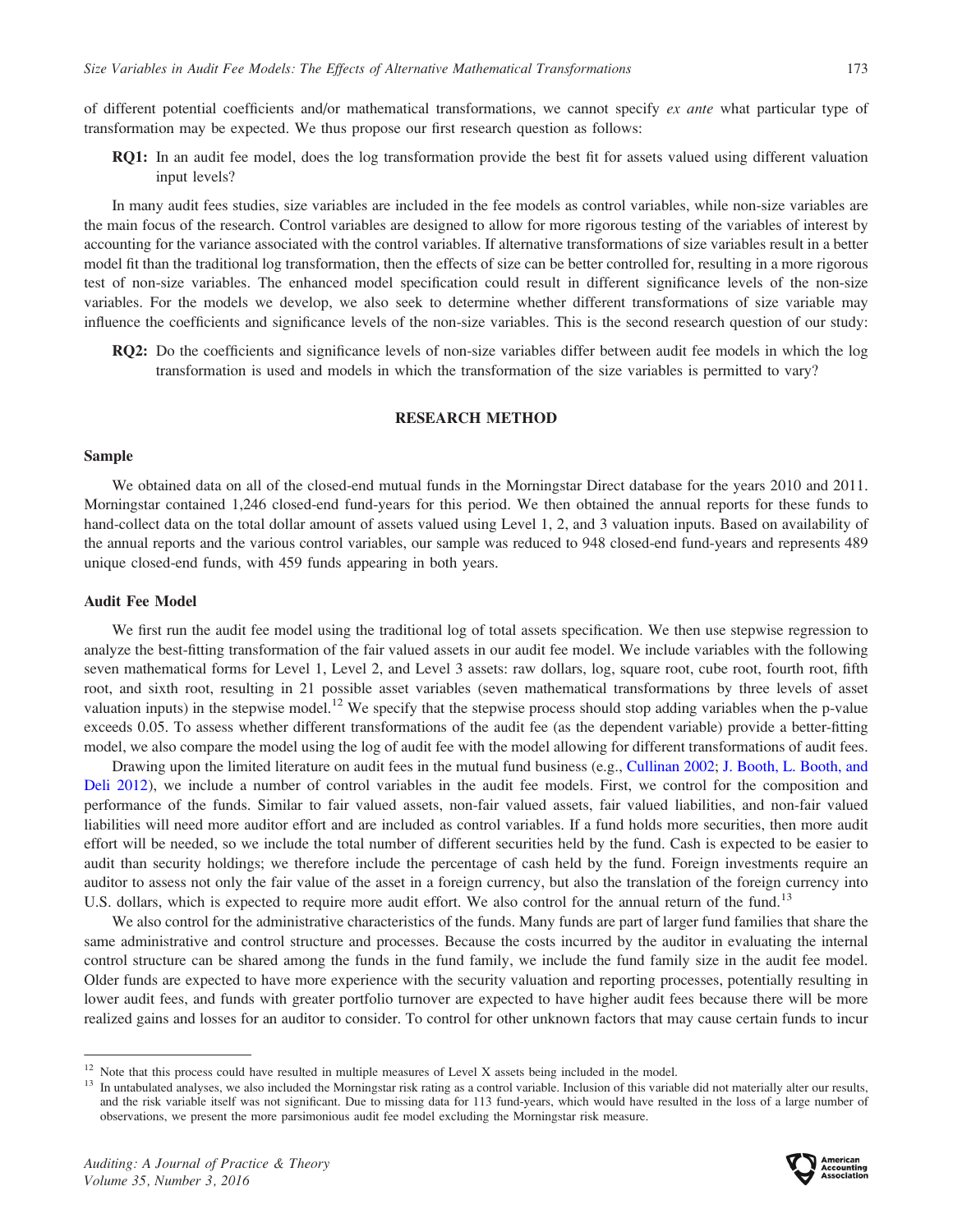## TABLE 1

## Variable Definitions

|  | Definition |
|--|------------|
|  |            |
|  |            |
|  |            |

| <b>Variable</b>                  | <b>Definition</b>                                                                                                                                        |
|----------------------------------|----------------------------------------------------------------------------------------------------------------------------------------------------------|
| Audit fees                       | dollar amount of audit fees charged by an auditor.                                                                                                       |
| Level 1 assets                   | fair value assets using Level 1 inputs (in thousands).                                                                                                   |
| Level 2 assets                   | fair value assets using Level 2 inputs (in thousands).                                                                                                   |
| Level 3 assets                   | fair value assets using Level 3 inputs (in thousands).                                                                                                   |
| Total assets                     | a fund's total assets (in thousands).                                                                                                                    |
| Non-fair valued assets           | a fund's non-fair value assets (in thousands).                                                                                                           |
| Fair valued liabilities          | a fund's fair value liabilities (in thousands).                                                                                                          |
| Non-fair valued liabilities      | a fund's non-fair value liabilities (in thousands).                                                                                                      |
| Number of securities             | number of securities held by a fund.                                                                                                                     |
| Percentage of cash               | the percentage of cash held in a fund as of the year-end.                                                                                                |
| Percentage of foreign securities | the percentage of foreign securities in a fund as of the year-end.                                                                                       |
| Fund return                      | a fund's yearly NAV return percentage.                                                                                                                   |
| Fund family size                 | the number of funds in a fund family.                                                                                                                    |
| Fund age                         | the number of years since a fund's inception.                                                                                                            |
| Portfolio turnover               | a fund's portfolio turnover percentage.                                                                                                                  |
| Expense ratio                    | management fees, administrative fees, operating costs, and other costs (after excluding audit fees)<br>incurred by a fund divided by average net assets. |
| Auditor market share             | the percentage market share, based on audit fees, of a fund's auditor.                                                                                   |
| Big 4                            | a dummy variable coded as 1 if a fund's auditor is a Big 4 firm, and 0 otherwise.                                                                        |

higher fees than other funds, we include the overall fund expense ratio (which includes management fees, administrative fees, operating costs, etc., all scaled by assets) from which we have removed the effect of audit fees.

Finally, we include variables to control for the characteristics of the auditors performing the audits. We control auditor market share (e.g., Craswell et al. 1995; Ferguson et al. 2003) in our audit fee model. We also include a Big 4 dummy variable to control for whether the fund has a Big 4 auditor.

All data are winsorized at 1 percent and 99 percent. We define and summarize all of the variables in Table 1.

### **RESULTS**

### Descriptive Data

Descriptive data for our sample are presented in Table 2. The mean audit fee is \$45,509, with a maximum audit fee of \$181,000. Level 2 assets is the largest asset category, with the mean fund having approximately \$299 million of Level 2 valued assets. Level 3 assets are the smallest category, with a mean of Level 3 valued assets of about \$6.5 million. Total fund assets average about \$475 million. The mean fund family contains 45.6 funds. The non-fair valued assets, fair valued liabilities, and non-fair valued liabilities average about \$13 million, \$2.5 million, and \$79 million, respectively. The mean fund holds 185.33 different securities in its portfolio. The percentage of assets held in cash and foreign securities average 2.88 percent and 11.37 percent, respectively. The mean fund has a return of 8.91 percent, is 13.82 years old, has a portfolio turnover of 47.77 percent, and has an expense ratio (with the effects of audit fees removed) of 1.53 percent of assets. The Big 4 accounting firms audit 96 percent of these closed-end funds.

#### Regression Models

Table 3 presents the results of the audit fee model using the traditional log-log model in which log transformations of assets, other size measures, and of audit fees are used. The model's adjusted  $R^2$  is 0.4368. Table 4 presents the results of our stepwise regression model. There are two differences between the model specification in Table 3 and the model specification for the base model on Table 4. First, the log of assets variable was removed (because the size variables are added in subsequent steps). Second, the number of funds in the fund family was substituted for the log of funds in the fund family.<sup>14</sup> The higher  $R^2$ 

<sup>&</sup>lt;sup>14</sup> Consistent with the traditional log size/log audit fee relationship, we used the log of fund family size in the regression model presented in Table 3. In Table 4, similar to our process with the asset size variables, we include as potential variables in preliminary stepwise analyses the number of funds in the fund family, and various transformations (e.g., log, square root). The raw number of funds in the fund family (with no mathematical transformation) was the only form of this variable that entered the model, and is the variable used as a control variable in Table 4.

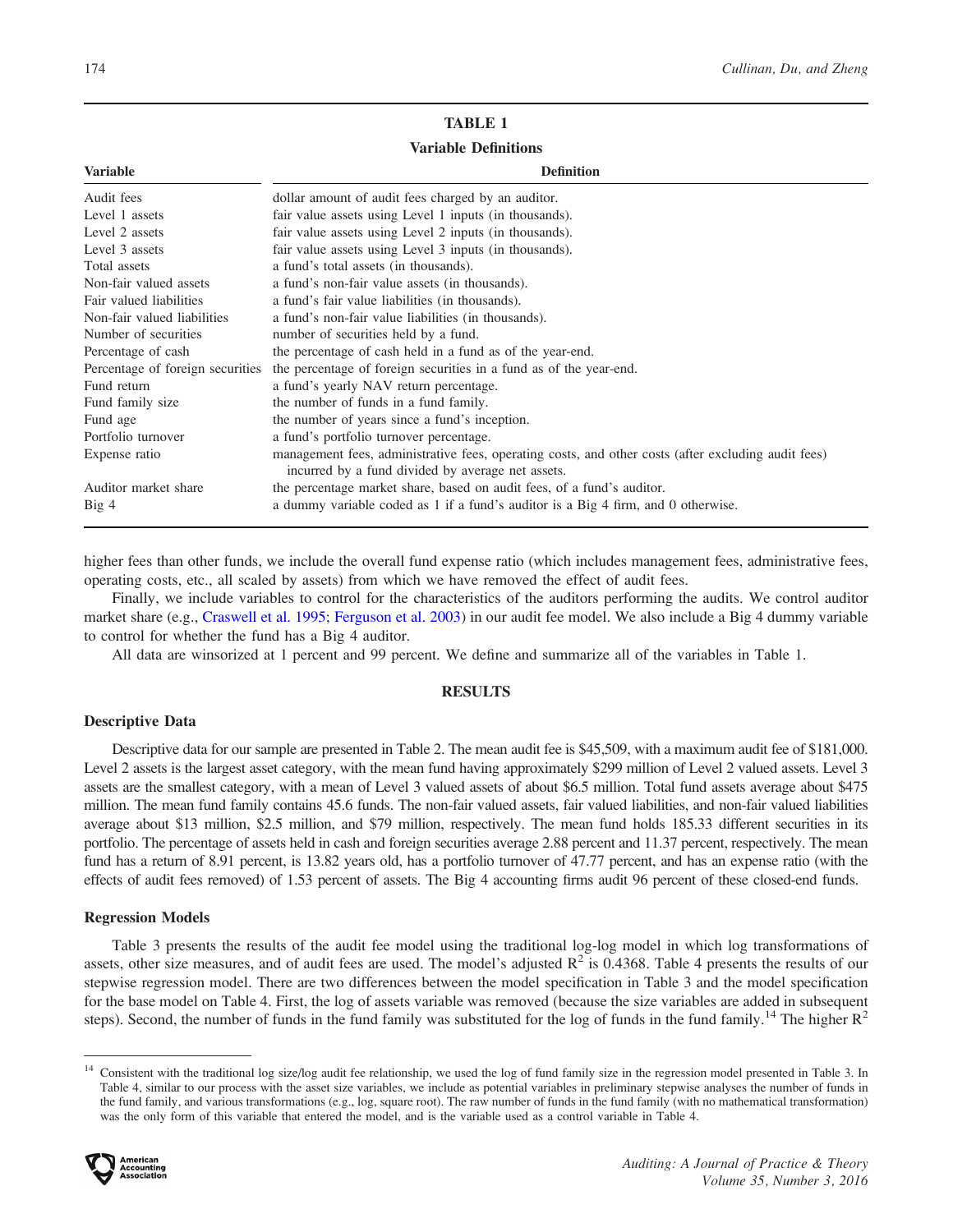|                                                        |           |           | <b>TABLE 2</b> |               |                |           |             |
|--------------------------------------------------------|-----------|-----------|----------------|---------------|----------------|-----------|-------------|
| <b>Descriptive Statistics</b><br>Sample Size $= 948$   |           |           |                |               |                |           |             |
| <b>Variable</b>                                        | Mean      | Std. Dev. | Q <sub>1</sub> | <b>Median</b> | Q <sub>3</sub> | Min.      | Max.        |
| Audit fees                                             | \$45,509  | \$28,817  | \$28,200       | \$37,887      | \$56,200       | \$9,866   | \$181,000   |
| Level 1 assets <sup>a</sup>                            | \$145,162 | \$304,437 | \$0            | \$5,587       | \$124,403      | \$0       | \$1,560,827 |
| Level 2 assets <sup>a</sup>                            | \$299,240 | \$352,084 | \$43,077       | \$163,119     | \$445,216      | \$0       | \$1,655,622 |
| Level 3 assets <sup>a</sup>                            | \$6,460   | \$22,945  | \$0            | \$0           | \$415          | \$0       | \$156,448   |
| Total assets <sup>a</sup>                              | \$474,985 | \$474,667 | \$141,216      | \$304,606     | \$648,525      | \$30,303  | \$2,470,536 |
| Fund family size                                       | 45.60     | 47.13     | 5.00           | 25.00         | 90.00          | 1.00      | 122.00      |
| Non-fair valued assets <sup>a</sup>                    | \$12,961  | \$21,100  | \$2,061        | \$5,706       | \$14,778       | \$82      | \$140,590   |
| Fair valued liabilities <sup>a</sup>                   | \$2,563   | \$8,953   | \$0            | \$0           | \$386          | \$0       | \$62,379    |
| Non-fair valued liabilities <sup>a</sup>               | \$79,128  | \$132,950 | \$3,129        | \$22,571      | \$93,046       | \$57      | \$741,999   |
| Number of securities                                   | 185.33    | 154.48    | 84.50          | 132.50        | 232.50         | 27.00     | 927.00      |
| Percentage of cash                                     | 2.88%     | $6.20\%$  | $0.00\%$       | $0.33\%$      | $3.00\%$       | $0.00\%$  | 38.34%      |
| Percentage of foreign securities                       | 11.37%    | 24.72%    | $0.00\%$       | $0.00\%$      | 8.94%          | $0.00\%$  | 98.77%      |
| Fund return                                            | 8.91%     | 10.77%    | 1.88%          | 8.83%         | $16.61\%$      | $-22.18%$ | 38.99%      |
| Auditor market share                                   | 23.00%    | 5.90%     | 20.80%         | 24.20%        | 28.80%         | 0.10%     | 28.80%      |
| Big 4                                                  | 0.96      | 0.20      | 1.00           | 1.00          | 1.00           | 0.00      | 1.00        |
| Fund age                                               | 13.82     | 8.97      | 7.00           | 12.00         | 19.00          | 1.00      | 53.00       |
| Portfolio turnover                                     | 47.77%    | 60.78%    | 12.00%         | 26.00%        | 62.00%         | $1.00\%$  | 367.00%     |
| Expense ratio                                          | 1.53%     | $0.60\%$  | 1.14%          | 1.43%         | 1.82%          | 0.44%     | 3.95%       |
| Winsorizing is at the 1 percent and 99 percent levels. |           |           |                |               |                |           |             |

<sup>a</sup> In thousands.

All variables are defined in Table 1.

for the Step 1 model in Table 1 (relative to the model in Table 3) supports the notion that allowing the mathematical form of the size/complexity variables to differ (in this case, the fund family size) can enhance the explanatory power of audit fee models.

The full model, in Step 3, has an adjusted  $R^2$  of 0.5207, which is greater than the adjusted  $R^2$  (0.4368) in the log-log model presented in Table 3. An analysis of the significance of the change in  $R^2$  from the model in Table 3 to the model in Step 3 on Table 4 yields a Z-statistic of  $-6.1116$ , indicating that the incremental  $R^2$  of the stepwise model relative to the log-log model in Table 3 is significant at  $p < 0.001$ . We also include on the stepwise tables the prediction sum of squares (PRESS), which differs from the sum of squares of the residual error (SSE) in that each fitted value for certain observations is obtained from the remaining n – 1 observations. The smaller the PRESS value, the better the model's predictive ability is expected to be. We also present C(p), which is designed to address the issue of overfitting when multiple measures are considered in stepwise regression (i.e., the residual sum of squares always gets smaller when more variables are added to a model). C(p) is related to adjusted  $R^2$ , but includes a heavier penalty for increasing the number of independent variables. A lower  $C(p)$  reflects a better model fit.

In the stepwise regression process, only one measure for each of the different types of fair valued assets (i.e., assets valued using Level 1, 2, and 3 valuation inputs) enters into the model. As shown in Table 4, the Level 3 assets variable enters into the model with a cube root transformation in Step 1.<sup>15</sup> The Level 1 assets variable enters into the model with a log transformation in Step 2, and the Level 2 assets variable enters into the model with a square root transformation in Step 3. Consistent with the traditional audit fee model, the log transformation of the Level 1 assets provides the best fit in the audit fee model. However, our results show that the square root transformation provides the best fit for Level 2 assets and a cube root transformation provides the best fit for Level 3 assets. None of the other transformations of the assets valued using the various levels of valuation inputs are significant at  $p \le 0.05$ . With regard to RQ1, our results indicate that the most appropriate mathematical transformations of size variables in audit fee models can differ depending on the complexity of the asset valuation process, and the log transformation therefore does not necessarily provide the best fit.

With regard to RQ2, the significance of some of the non-size variables is different between the log-log model in Table 3 and the final (Step 3) model in Table 4. For example, portfolio turnover is highly significant in Table 3, but only marginally



<sup>&</sup>lt;sup>15</sup> While Level 3 assets are the smallest category of assets, variation in this type of asset appears to have a strong relationship with variations in the audit fee.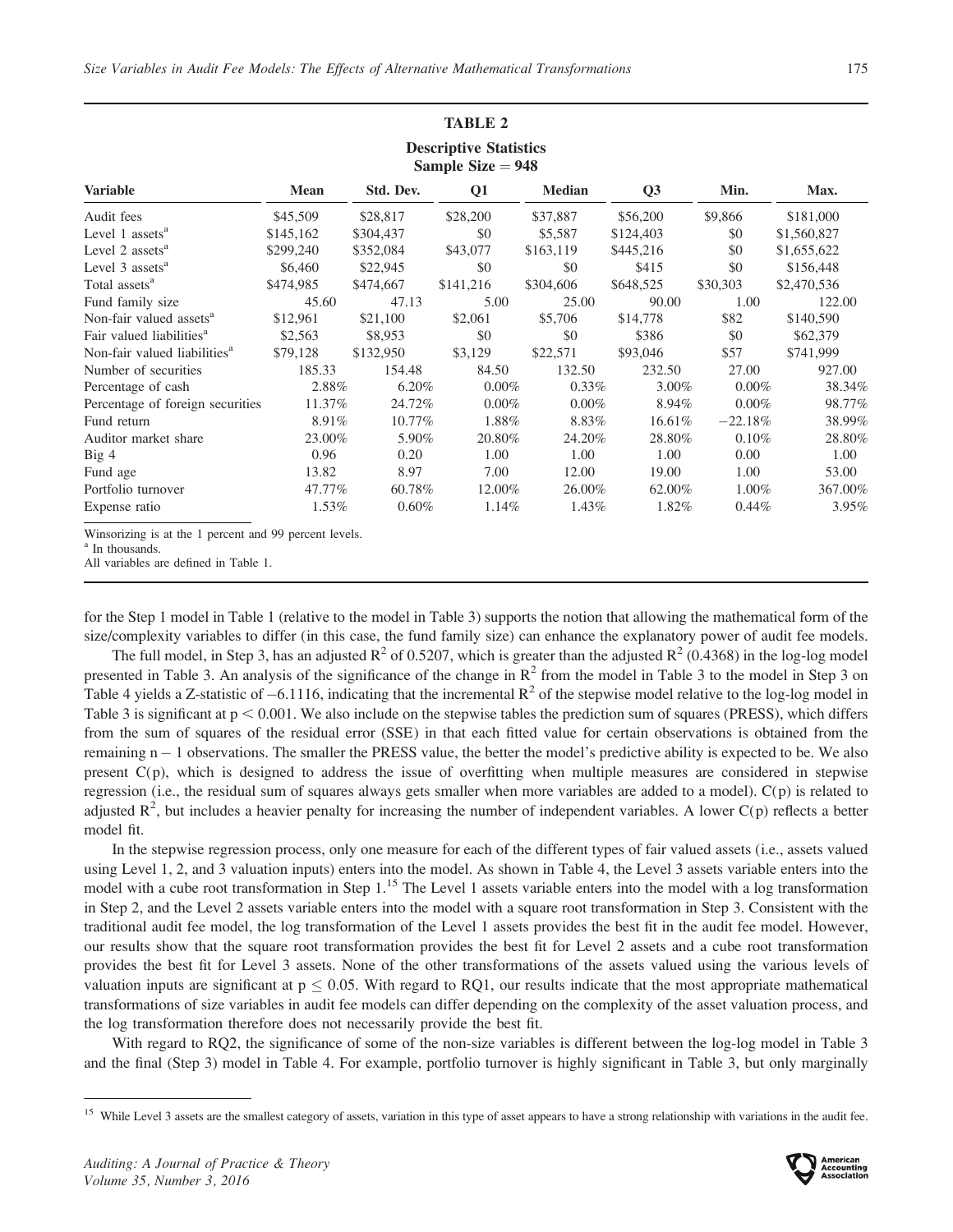### TABLE 3

### Traditional Log-Log Audit Fee Model

| <b>Variable</b>                    | Log-Log Model | p-value        | VIF  |
|------------------------------------|---------------|----------------|------|
| Intercept                          | 8.415         | $< 0.0001$ *** | 0.00 |
| Log of Total assets                | 0.182         | $< 0.0001$ *** | 2.97 |
| Log of Fund family size            | $-0.137$      | $< 0.0001$ *** | 1.53 |
| Log of Non-fair valued assets      | $-0.008$      | 0.617          | 2.66 |
| Log of Fair valued liabilities     | 0.011         | $0.017**$      | 1.42 |
| Log of Non-fair valued liabilities | 0.000         | 0.980          | 2.67 |
| Log of Number of securities        | 0.026         | 0.227          | 1.45 |
| Percentage of cash                 | $-0.007$      | $0.003***$     | 1.11 |
| Fund return                        | 0.000         | 0.887          | 1.06 |
| Percentage of foreign securities   | 0.003         | $< 0.0001$ *** | 1.15 |
| Auditor market share               | $-2.467$      | $< 0.0001$ *** | 2.51 |
| Big4                               | 0.490         | $< 0.0001$ *** | 2.59 |
| Log of Fund age                    | $-0.029$      | 0.172          | 1.28 |
| Portfolio turnover                 | 0.001         | $0.001***$     | 1.32 |
| Expense ratio                      | 0.178         | $< 0.0001$ *** | 1.58 |
| n                                  | 948           |                |      |
| Adjusted $R^2$                     | 0.4368        |                |      |
| Prediction sum of squares (PRESS)  | 175.0529      |                |      |

Log of Audit fee  $=f(\log$  of total assets  $+$  all control variables)

\*\*, \*\*\* Indicate that the reported coefficient is significant at 0.05 and 0.01, respectively.

Consistent with the literature, we took the log transformation for Fund family size, Non-fair valued assets, Fair valued liabilities, Non-fair valued liabilities, Number of securities, and Fund age.

All variables are defined in Table 1.

significant in the final column of Table 4. In addition, we tested the differences in the coefficients of the control variables between the traditional model in Table 3 and the last step of the stepwise regression model in Table 4. The results (untabulated) show that the coefficients of four variables—non-fair value assets, number of securities, audit market share, and expense ratio—are significantly different ( $p \le 0.05$ ) between the two models. A comparison of these differences indicates the transformation of asset measures can affect both the coefficients and the significance of these other variables.<sup>16</sup> The divergent findings suggest that different mathematical transformation can influence not just the interpretation of the asset size variables, but can also affect the significance of other variables as well.

In Table 5, we compare the mathematical transformations and coefficients of the asset variables and the relevant range of data among the funds in our sample. The fourth row of Table 5 is the first order derivative that represents the slope of the relationship at each value (noted as X) for each category of assets. The fifth row shows the slope at the mean value for each category of assets. The results in Table 5 suggest that the relationship between Level 1 assets and audit fees is less steep than that of Level 2 assets, which is less steep than that of Level 3 assets. Using these results (and un-logging the audit fee), we calculate that a one million dollar increase in Level 1 assets, Level 2 assets, or Level 3 assets (from the mean level of such assets) would increase audit fees by \$8.19, \$12.28, and \$395.32, respectively.<sup>17</sup>

Based on the results in Table 4, we plot a graphical representation in Figure 1 to show the best-fitting functional forms over the range of the actual level of assets valued using the three levels of valuation inputs. Note that in Figure 1, both the coefficient

 $\Delta y$ ) – LNy $y/\Delta x$ , where y denotes the mean of the audit fee and  $\Delta y$ ,  $\Delta x$  denote the changes of audit fee and Level 1 assets, respectively. For a \$1 million change of Level 1 assets,  $LN(\bar{y} + \Delta y) - LN\bar{y} = LN[(\bar{y} + \Delta y)/\bar{y}] = 0.00000018 * 1,000 = 0.00018$  (note that Level 1 assets are in thousands). Thus, ( $\bar{y}$  $+\Delta y$ )/ $\bar{y} = e$  to the power of 0.00018 = 1.00017999753.  $(\bar{y} + \Delta y)/\bar{y} = 1 + \Delta y/\bar{y} = 1.00017999753$ .  $\Delta y/\bar{y} = 1.00017999753 - 1 = 0.00017999753$ . Plug in  $\bar{y}$  $\approx$  \$45,509 (the mean audit fee),  $\Delta y$  = 0.00017999753  $*$  \$45,509 = \$8.191553. The increased audit fees for increased Level 2 and Level 3 assets were obtained by the same calculation process.



<sup>&</sup>lt;sup>16</sup> The only differences between the specifications of these two models are that the asset size variables are segregated into different levels and that the appropriate mathematical form of the size variables (including fund family size) are not presumed to be the log, but are permitted to vary to enhance the model fit.<br>The following is the calculation to compute the increased audit fee of \$8.19 for Level 1 assets. Start with the mean slope value: 0.00000018 =  $(LN(\bar{y} +$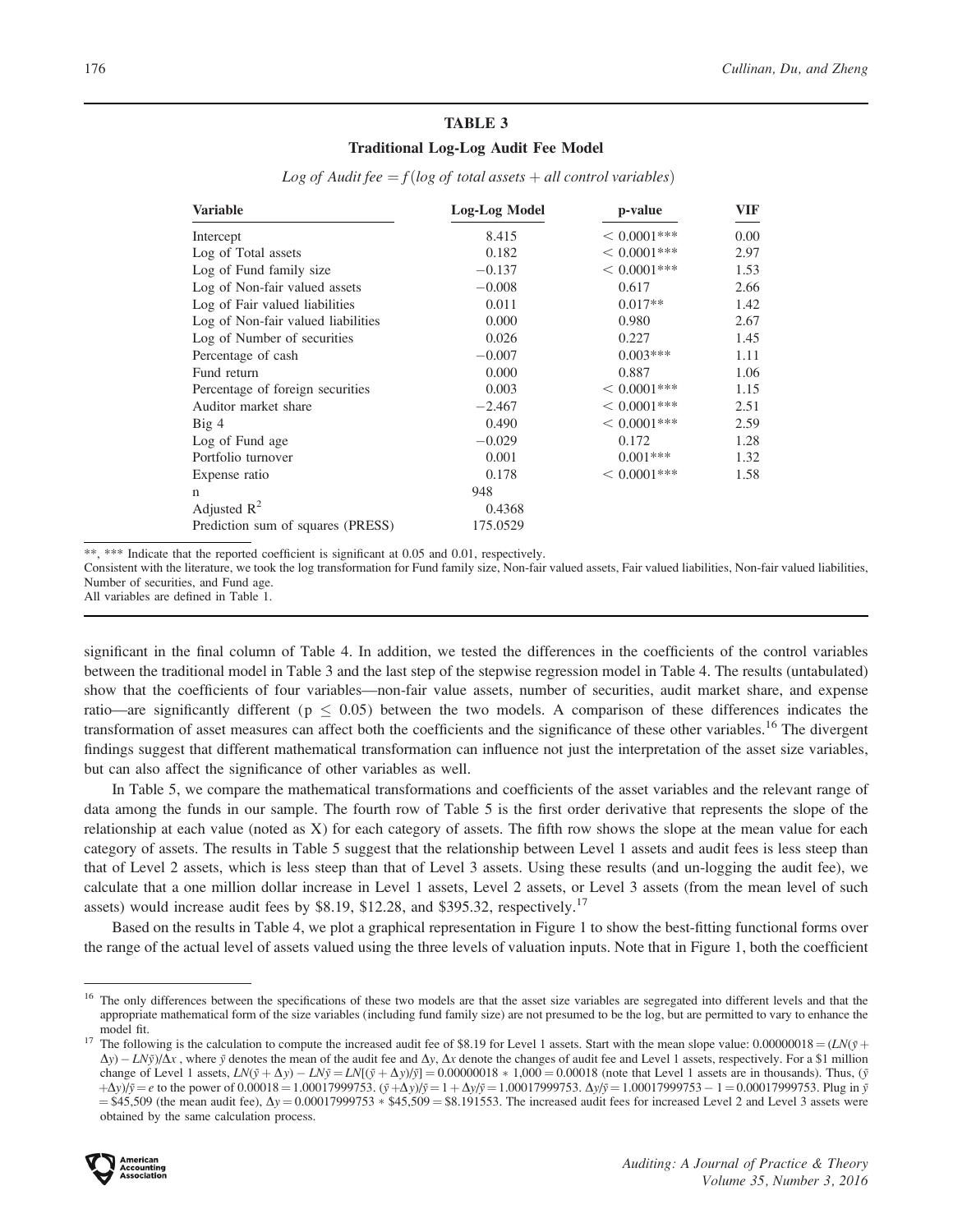## TABLE 4 Stepwise Regression Results (Dependent Variable: Log of Audit fees)

| <b>Variable</b>                                                  | <b>Base Model</b> | Step 1      | Step 2      | Step 3      |
|------------------------------------------------------------------|-------------------|-------------|-------------|-------------|
| Intercept                                                        | 9.959***          | $10.090***$ | 9.832***    | $10.114***$ |
| Fund family size (not logged) <sup><math>\uparrow</math></sup>   | $-0.006***$       | $-0.006***$ | $-0.005***$ | $-0.005***$ |
| Log of Non-fair valued assets <sup><math>\mathsf{T}</math></sup> | $0.058***$        | $0.058***$  | $0.067***$  | $0.040***$  |
| Log of Fair valued liabilities <sup><math>†</math></sup>         | $0.014***$        | $0.012***$  | 0.006       | 0.004       |
| Log of Non-fair valued liabilities <sup>†</sup>                  | $0.036***$        | $0.032***$  | $0.025***$  | 0.014       |
| Log of Number of securities <sup>†</sup>                         | $-0.011$          | $-0.047**$  | $-0.031$    | $-0.062***$ |
| Percentage of cash <sup>†</sup>                                  | $-0.007***$       | $-0.009***$ | $-0.009***$ | $-0.009***$ |
| Fund return $^{\dagger}$                                         | $-0.001$          | $-0.001$    | $-0.001$    | $-0.001$    |
| Percentage of foreign securities <sup>T</sup>                    | $0.003***$        | $0.003***$  | $0.002***$  | $0.002***$  |
| Auditor market share <sup>†</sup>                                | $-1.281***$       | $-1.301***$ | $-1.001***$ | $-0.935***$ |
| Big $4^{\dagger}$                                                | $0.259**$         | $0.336***$  | $0.281***$  | $0.252**$   |
| Log of Fund age <sup>†</sup>                                     | $-0.027$          | $-0.026$    | $-0.022$    | $-0.021$    |
| Portfolio turnover <sup>†</sup>                                  | $0.001**$         | $0.001**$   | 0.000       | $0.000*$    |
| Expense ratio <sup>†</sup>                                       | $0.091***$        | $0.061**$   | $0.059**$   | $0.084***$  |
| Cube root of Level 3 assets                                      |                   | $0.010***$  | $0.009***$  | $0.009***$  |
| Log of Level 1 assets                                            |                   |             | $0.022***$  | $0.026***$  |
| Square root of Level 2 assets                                    |                   |             |             | $0.0003***$ |
| n                                                                | 948               | 948         | 948         | 948         |
| Adjusted $R^2$                                                   | 0.4506            | 0.4830      | 0.5104      | 0.5207      |
| Prediction sum of squares (PRESS)                                | 170.2470          | 160.3154    | 152.2288    | 149.3225    |
| C(p)                                                             | 231.8756          | 164.6934    | 108.2402    | 87.6036     |

\*, \*\*, \*\*\* Indicate that the reported coefficient is significant at 0.10, 0.05, and 0.01, respectively.

- Denotes the variables that were forced to enter the regression.

For Level 1 assets, Level 2 assets, and Level 3 assets, each of the following forms were available for the stepwise regression: original raw dollars, log, square root, cube root, fourth root, fifth root, and sixth root. The significance level for each step was set at the 5 percent level.

The comparison between the base log-log model in Table 3 and the model from Step 4:

Adj.  $\mathbb{R}^2$ : 0.4368 versus 0.5207, with Z-statistics of -6.1116 (p-value < 0.001).

and functional form vary. Consistent with the results shown in Table 5, Figure 1 shows that the relationship between Level 3 assets and audit fees is steeper than that of Level 2 assets, while the relationship between Level 2 assets and audit fees is steeper than that of Level 1 assets.

With regard to the mathematical form of the dependent variable (audit fees), we run our stepwise regression using the log transformation and other mathematical transformations of audit fee (raw fee, square root, etc.) and each of the mathematical

| <b>TABLE 5</b>  |                          |                                                                                 |  |  |  |  |
|-----------------|--------------------------|---------------------------------------------------------------------------------|--|--|--|--|
|                 |                          |                                                                                 |  |  |  |  |
| Level 1         | Level 2                  | Level 3                                                                         |  |  |  |  |
| Log             | Square Root              | Cube Root                                                                       |  |  |  |  |
| Ln(X)           | $X^{**}(1/2)$            | $X^{**}(1/3)$                                                                   |  |  |  |  |
| 0.026           | 0.0003                   | 0.009                                                                           |  |  |  |  |
| $0.026*X**(-1)$ | $0.0003*(1/2)*X**(-1/2)$ | $0.009*(1/3)*X**(-2/3)$                                                         |  |  |  |  |
| 0.00000018      | 0.00000027               | 0.00000865                                                                      |  |  |  |  |
| NA.             | 0.00000072               | NA.                                                                             |  |  |  |  |
| 0.00000465      | 0.00000037               | NA.                                                                             |  |  |  |  |
| 0.00000021      | 0.00000022               | 0.00005392                                                                      |  |  |  |  |
|                 |                          | Comparison of Scale of Relationship between Level 1, 2, 3 Assets and Audit Fees |  |  |  |  |

Slope values of mean, Q1, median, and Q3 are derived by plugging mean, Q1, median, and Q3 (from Table 2) into the first order derivatives. The slope values represent the incremental (logged) audit fee associated with every \$1,000 dollar increase in the dollar amount of Level 1, 2, and 3 assets. Certain slopes are NA because the relevant descriptive statistic is 0.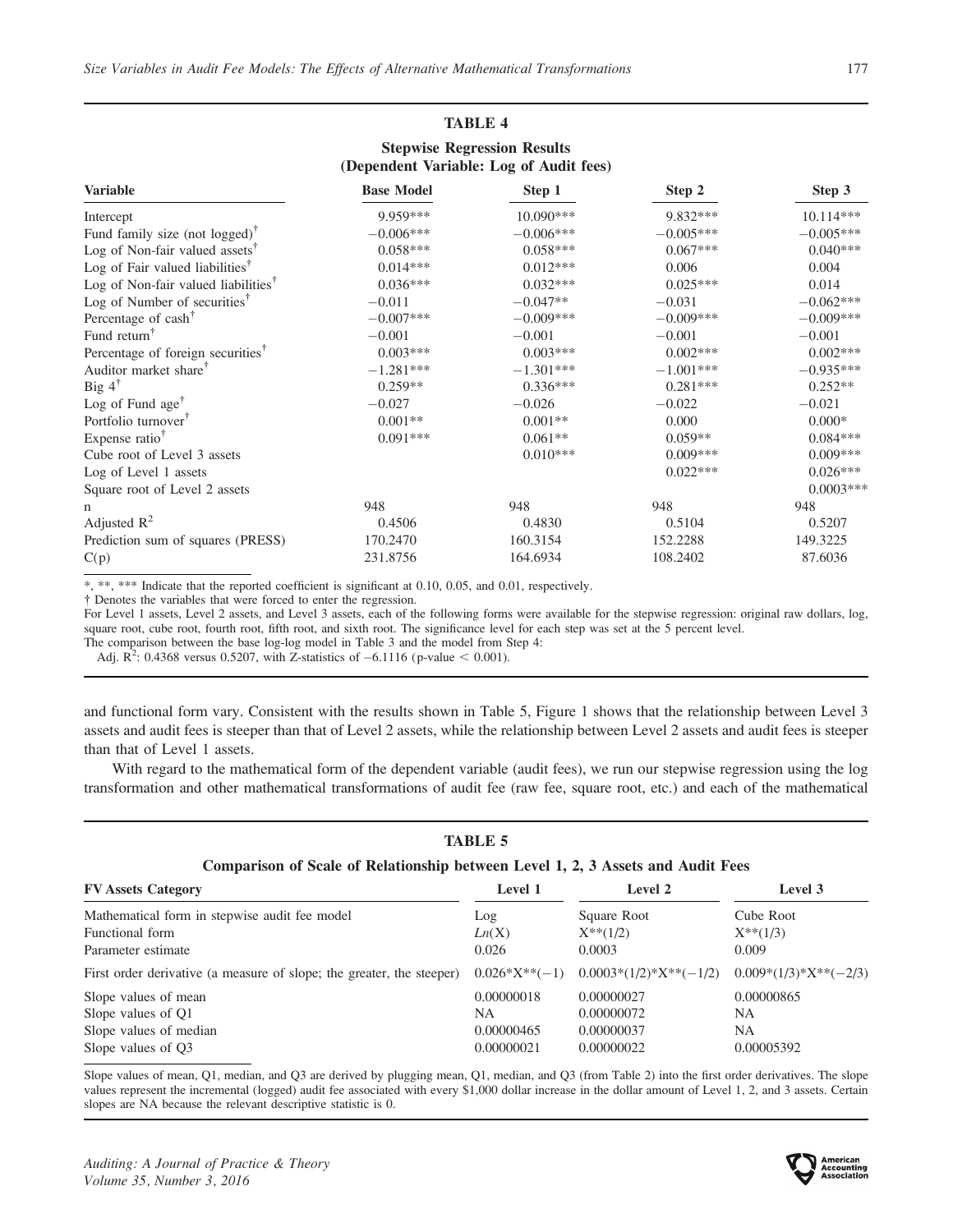### FIGURE 1 Graphical Representation of the Log of Audit Fees Predicted from the Optimal Functional Forms (from Table 4) over the Range of Actual Data of the Three Fair Valued Asset Categories



transformations of fair valued assets. A summary of our results is presented in Table 6. The log transformation yields the highest adjusted  $R^2$  of 0.521 after Step 3 and the C(p) value is 87.60 (the lowest). Consistent with other auditing literature, the log transformation of audit fee still appears to provide the best model fit.

### Generalizability Analysis

To examine whether our findings in the mutual fund industry are generalizable, we examine an audit fee model (based on Huang, Parker, Yan, and Lin 2014) for a broad-based sample of publicly traded firms. We obtained data on fair valued assets and other common audit fee model variables for all public companies in the Compustat database for the years 2011 and 2012. We then restricted this broad-based sample to the companies for which the percentage of fair value assets is above 1 percent to meaningfully assess the influence of fair valued assets on audit fees. Compustat contained 4,234 firm-years with fair valued assets over 1 percent for this period. Based on availability of the audit fee data and the various control variables, our broadbased sample was reduced to 4,130 firm-years. There are 2,071 and 2,059 observations from year 2011 and year 2012, respectively, with 1,726 companies having repeated observations.

As shown in Table 7, the model using the log of total assets has an adjusted  $R^2$  of 0.7935. We then use the stepwise regression approach in which we segregate the assets into the three valuation levels and allow the mathematical forms of the assets to vary. The adjusted  $R^2$  (0.8007) of the stepwise model is higher than that of the base model (0.7935). There is also variation in the most appropriate transformation of the asset levels. While the log transformation of the Level 1 assets provides the best fit in the audit fee model, the Level 2 and Level 3 assets have different transformations in the best fit model. Furthermore, our results show that the significant levels of some control variables are different between the base model and stepwise regression model. For example, the auditor change variable is not significant in the base model, but is significant (pvalue  $< 0.05$ ) in the stepwise regression model.

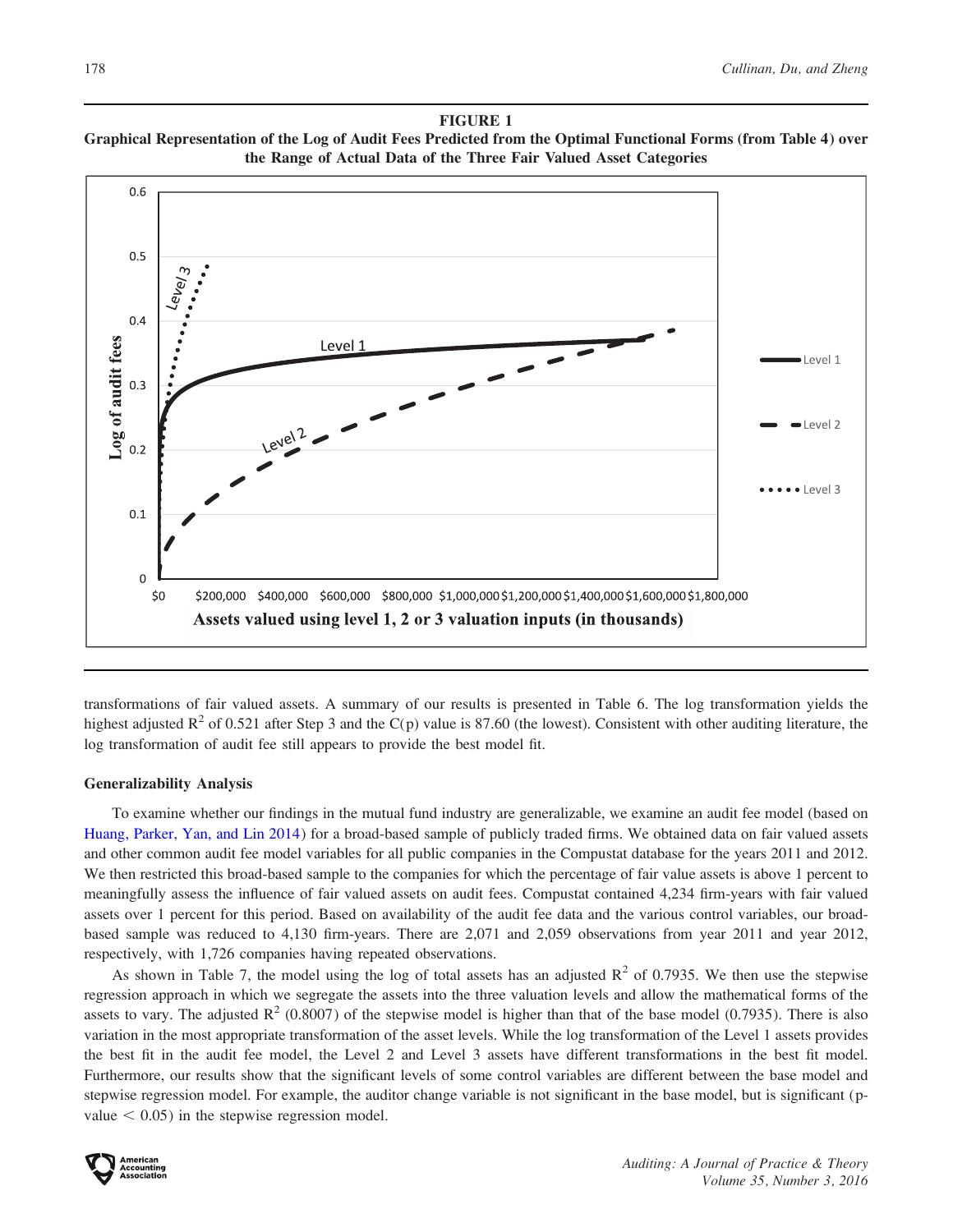|                                  |                    | Stepwise Regression Results with Different Transformations of "Audit Fees" |                    |              |                       |                   |                      |
|----------------------------------|--------------------|----------------------------------------------------------------------------|--------------------|--------------|-----------------------|-------------------|----------------------|
| <b>Variable</b>                  | <b>Raw Dollars</b> | Log                                                                        | <b>Square Root</b> | Cube<br>Root | <b>Fourth</b><br>Root | <b>Fifth Root</b> | <b>Sixth</b><br>Root |
| Cube root of<br>Level 3 assets   | Step 1             | Step 1                                                                     | Step 1             | Step 1       | Step 1                | Step 1            | Step 1               |
| Log of Level 1<br>assets         | Step 2             | Step 2                                                                     | Step 2             | Step 2       | Step 2                | Step 2            | Step 2               |
| Square root of<br>Level 2 assets |                    | Step 3                                                                     | Step 3             | Step 3       | Step 3                | Step 3            | Step 3               |
| Raw Dollars of<br>Level 2 assets | Step 3             |                                                                            |                    |              |                       |                   |                      |
| n                                | 948                | 948                                                                        | 948                | 948          | 948                   | 948               | 948                  |
| Adj. $R^2$ after Step 3          | 0.4515             | 0.5207                                                                     | 0.4715             | 0.4901       | 0.4988                | 0.5037            | 0.5069               |
| C(p)                             | 87.8276            | 87.6036                                                                    | 88.9902            | 88.7672      | 88.5710               | 88.4244           | 88.3141              |

TABLE 6

Step X represents the order in which the variables entered the stepwise regression models.

Thirteen variables (the same as Table 4) are forced to enter the regression. For Level 1 assets, Level 2 assets, and Level 3 assets, each of the following forms were available for the stepwise regression: original raw dollars, log, square root, cube root, fourth root, fifth root, and sixth root. The significance level for each step was set at the 5 percent level.

## TABLE 7 Generalizability Analysis

| <b>Variable</b>                                                            | <b>Base</b><br><b>Model</b> | <b>Stepwise</b><br><b>Regression</b><br><b>Model</b> |
|----------------------------------------------------------------------------|-----------------------------|------------------------------------------------------|
| Intercept                                                                  | 10.236***                   | 11.072***                                            |
| Log of Total assets                                                        | $0.521***$                  |                                                      |
| Log of Non-fair valued assets <sup><math>\mathsf{T}</math></sup>           |                             | $0.365***$                                           |
| Percentage of receivables and inventory <sup><math>\mathsf{T}</math></sup> | $-0.559***$                 | $-0.709***$                                          |
| Foreign operations <sup>†</sup>                                            | $-0.050$                    | $-0.040$                                             |
| Debt ratio <sup><math>\dagger</math></sup>                                 | $-0.073*$                   | $-0.015$                                             |
| Return on assets <sup><math>\uparrow</math></sup>                          | $-0.073**$                  | $-0.009$                                             |
| $Loss^{\dagger}$                                                           | $0.189***$                  | $0.148***$                                           |
| Restatement <sup>†</sup>                                                   | 0.034                       | 0.023                                                |
| Ratio of non-audit fees to audit fees <sup><math>\uparrow</math></sup>     | $-0.254***$                 | $-0.281***$                                          |
| Auditor change <sup>†</sup>                                                | 0.048                       | $0.070**$                                            |
| Big $4^{\dagger}$                                                          | $0.611***$                  | $0.625***$                                           |
| Industry fixed effects                                                     | Controlled                  | Controlled                                           |
| Cube root of Level 3 assets $‡$                                            |                             | $0.037***$                                           |
| Log of Level 1 assets <sup><math>\ddagger</math></sup>                     |                             | $0.062***$                                           |
| Log of Level 3 assets $‡$                                                  |                             | $0.048***$                                           |
| Sixth root of Level 2 assets <sup><math>\ddagger</math></sup>              |                             | $0.025***$                                           |
| n                                                                          | 4,130                       | 4,130                                                |
| Adjusted $R^2$                                                             | 0.7935                      | 0.8007                                               |

\*, \*\*, \*\*\* Indicate that the reported coefficient is significant at 0.10, 0.05, and 0.01, respectively.

- Denotes the variables that were forced to enter the stepwise regressions.

These four variables are listed in the order they entered the stepwise regressions.

For Level 1 assets, Level 2 assets, and Level 3 assets, each of the following forms were available for the stepwise regression: original raw dollars, log, square root, cube root, fourth root, fifth root, and sixth root. The significance level for each step was set at the 5 percent level.

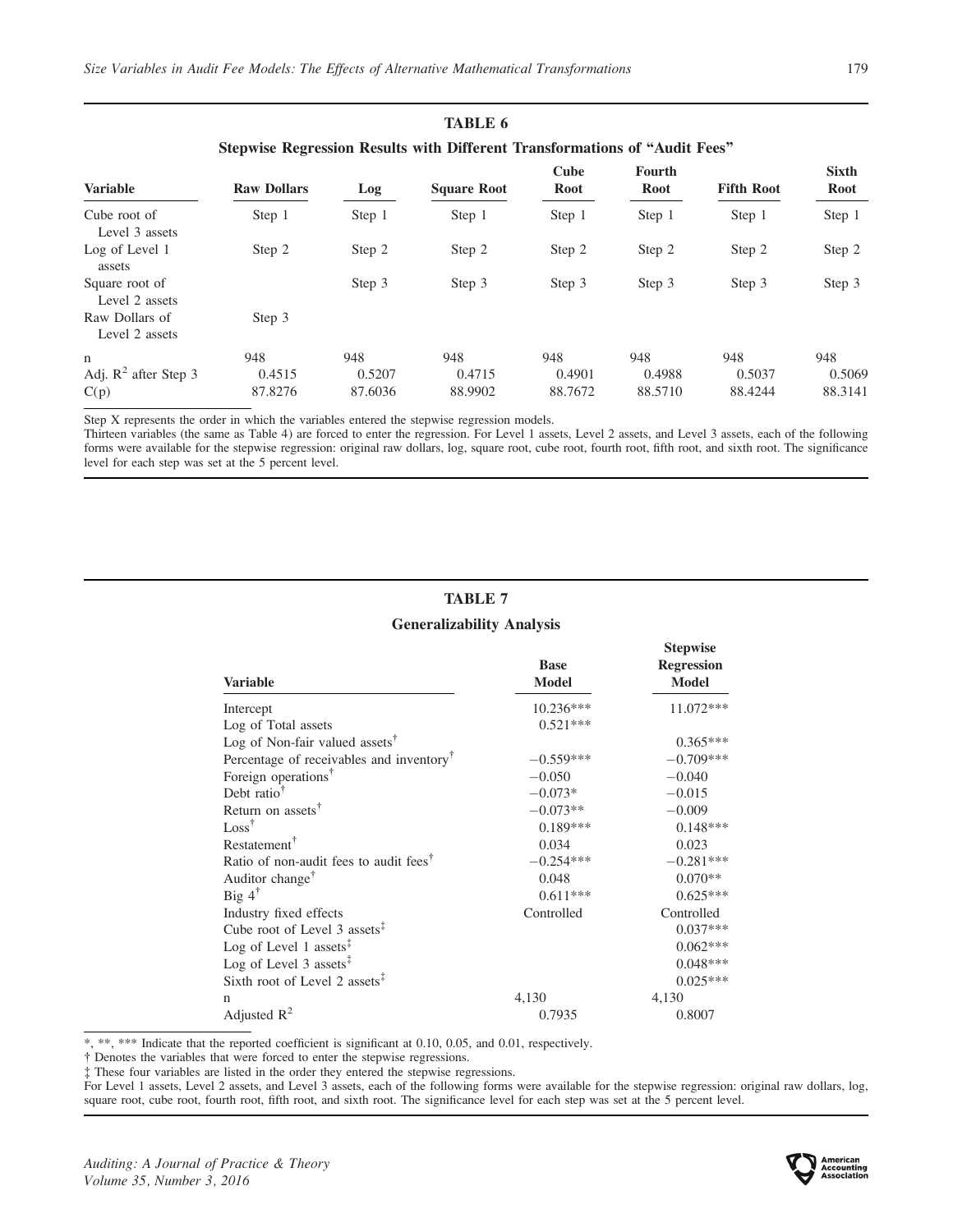Our generalizability analysis indicates that allowing for different mathematical transformations of assets can provide a more rigorous test of the significance of non-size variables. The results also suggest that the most appropriate transformations of fair value assets can differ depending on the type of valuation inputs used to determine the fair value of the assets.

### CONCLUSIONS AND IMPLICATIONS

We assess the applicability of the widely used log transformation of assets in audit fee models, and we consider whether the appropriate transformation may differ depending on different levels of fair value inputs used in financial reporting. In the closed-end mutual fund setting, we find that the influence on audit fees of assets with different valuation complexity is reflected in different mathematical transformations. The relationships between more complex assets (such as Level 3 assets) and audit fees are much steeper and have different mathematical transformations than less complex assets (such as Level 1 assets). These results indicate that the complexity associated with auditing more subjectively valued assets may affect audit fees in a manner that is not fully captured by the traditional log transformation. Future research may consider using the stepwise approach to more accurately model the relationship between complexly valued assets and audit fees.

We also find that the significance of other variables in audit fee models can vary based on the transformation used for the asset size measure. Many studies use a logged measure of assets for control purposes, and are interested in adding some variable (e.g., auditor specialization) to an existing audit fee model. We find that the significance of other variables can change when a more suitable mathematical transformation of various types of assets is used. We therefore suggest that future audit fee studies assess alternative mathematical transformations of client size variables, particularly when the asset composition is complex. More robust tests can then be made of other variables in audit fee models that may be of primary interest in other research.

### **REFERENCES**

- American Institute of Certified Public Accountants (AICPA). 2002. Consideration of Fraud in a Financial Statement Audit. Statement on Auditing Standards No. 99. New York, NY: AICPA.
- American Institute of Certified Public Accountants (AICPA). 2012. AICPA Audit and Accounting Guides: Investment Companies. New York, NY: AICPA.
- Barlev, B., and J. R. Haddad. 2004. Dual accounting and the Enron control crisis. Journal of Accounting, Auditing & Finance 19 (3): 343–359.
- Benoit, K. 2011. Linear Regression Models with Logarithmic Transformations. Available at: [http://www.kenbenoit.net/courses/ME104/](http://www.kenbenoit.net/courses/ME104/logmodels2.pdf) [logmodels2.pdf](http://www.kenbenoit.net/courses/ME104/logmodels2.pdf)
- Benston, G. J. 2008. The shortcomings of fair-value accounting described in SFAS 157. [Journal of Accounting and Public Policy](dx.doi.org/10.1016/j.jaccpubpol.2008.01.001) 27 (2): 101–114.
- Booth, J. R., L. C. Booth, and D. Deli. 2012. Managerial incentives and audit fees: Evidence from the mutual fund industry. [Accounting](dx.doi.org/10.5430/afr.v1n1p76) [and Finance Research](dx.doi.org/10.5430/afr.v1n1p76) 1 (May): 76–94.
- Carroll, T. J., T. J. Linsmeier, and K. R. Petroni. 2003. The reliability of fair value versus historical cost information: Evidence from closed-end mutual funds. Journal of Accounting, Auditing & Finance (Winter): 1–23.
- Cherkes, M., J. Sagi, and R. Stanton. 2009. A liquidity-based theory of closed-end funds. [Review of Financial Studies](dx.doi.org/10.1093/rfs/hhn028) 22: 257–297.
- Chung, D. Y., and W. D. Lindsay. 1988. the pricing of audit services: The Canadian perspective. [Contemporary Accounting Research](dx.doi.org/10.1111/j.1911-3846.1988.tb00693.x) 5  $(1): 19-46.$
- Craswell, A., J. Francis, and S. Taylor. 1995. Auditor brand names and industry specializations. [Journal of Accounting](dx.doi.org/10.1016/0165-4101(95)00403-3) [& Economics](dx.doi.org/10.1016/0165-4101(95)00403-3) 20 (3): 297–322.
- Cullinan, C. P. 2002. SEC audit requirements and audit fees. Research in Accounting Regulation 15: 135–150.
- De Jonghe, F., and M. Vrolix. 2005. Auditing mutual fund: Looking beyond the accounts. Financieel Forum/Bank-en Financiewezen: 416–422.
- Ettredge, M. L., Y. Xu, and H. S. Yi. 2014. Fair value measurements and audit fees: Evidence from the banking industry. [Auditing: A](dx.doi.org/10.2308/ajpt-50701) [Journal of Practice & Theory](dx.doi.org/10.2308/ajpt-50701) 33 (3): 33–58.
- Fan, J. P. H., and T. J. Wong. 2005. Do external auditors perform a corporate governance role in emerging markets? Evidence from East Asia. [Journal of Accounting Research](dx.doi.org/10.1111/j.1475-679x.2004.00162.x) 43 (1): 35–72.
- Ferguson, A., J. Francis, and D. Stokes. 2003. The effects of firm-wide and office-level industry expertise on audit pricing. [The](dx.doi.org/10.2308/accr.2003.78.2.429) [Accounting Review](dx.doi.org/10.2308/accr.2003.78.2.429) 78 (2): 113–136.
- Fields, L. P., D. R. Fraser, and M. S. Wilkins. 2004. An investigation of the pricing of audit services for financial institutions. [Journal of](dx.doi.org/10.1016/j.jaccpubpol.2003.11.003) [Accounting and Public Policy](dx.doi.org/10.1016/j.jaccpubpol.2003.11.003) 23 (1): 53–77.
- Financial Accounting Standards Board (FASB). 2006. Fair Value Measurements. Statement of Financial Accounting Standards No. 157. Norwalk, CT: FASB.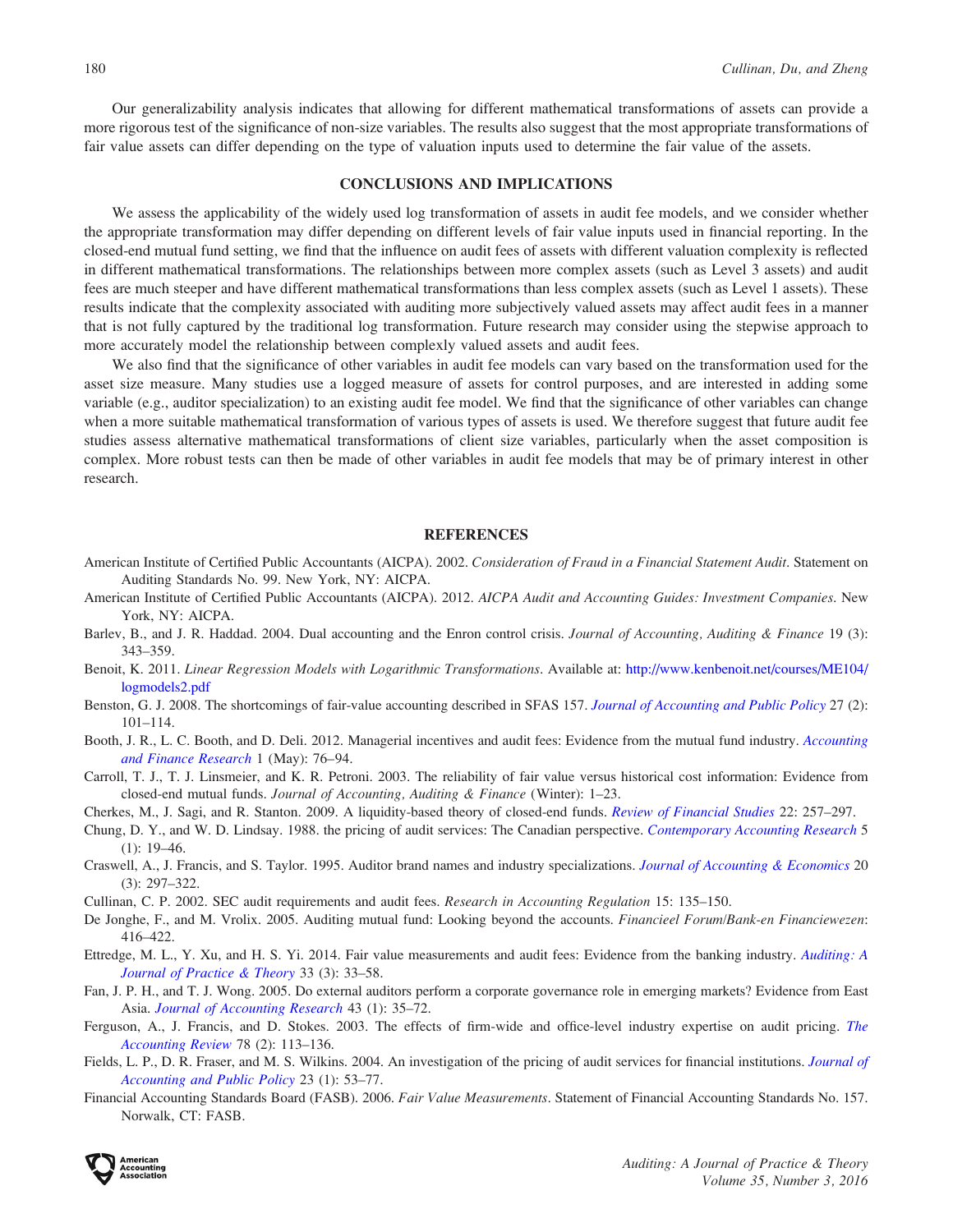- Financial Accounting Standards Board (FASB). 2011. Fair Value Measurement (Topic 820). Release No. 2011-04. Available at: [http://www.](http://www.fasb.org/cs/BlobServer?blobcol=urldata&blobtable=MungoBlobs&blobkey=id&blobwhere=1175822486936&blobheader=application/pdf) [fasb.org/cs/BlobServer?blobcol](http://www.fasb.org/cs/BlobServer?blobcol=urldata&blobtable=MungoBlobs&blobkey=id&blobwhere=1175822486936&blobheader=application/pdf)=[urldata&blobtable](http://www.fasb.org/cs/BlobServer?blobcol=urldata&blobtable=MungoBlobs&blobkey=id&blobwhere=1175822486936&blobheader=application/pdf)=[MungoBlobs&blobkey](http://www.fasb.org/cs/BlobServer?blobcol=urldata&blobtable=MungoBlobs&blobkey=id&blobwhere=1175822486936&blobheader=application/pdf)=[id&blobwhere](http://www.fasb.org/cs/BlobServer?blobcol=urldata&blobtable=MungoBlobs&blobkey=id&blobwhere=1175822486936&blobheader=application/pdf)=[1175822486936&blobheader](http://www.fasb.org/cs/BlobServer?blobcol=urldata&blobtable=MungoBlobs&blobkey=id&blobwhere=1175822486936&blobheader=application/pdf)=[application/](http://www.fasb.org/cs/BlobServer?blobcol=urldata&blobtable=MungoBlobs&blobkey=id&blobwhere=1175822486936&blobheader=application/pdf) [pdf](http://www.fasb.org/cs/BlobServer?blobcol=urldata&blobtable=MungoBlobs&blobkey=id&blobwhere=1175822486936&blobheader=application/pdf)
- Firth, M. 1985. An analysis of audit fees and their determinants in New Zealand. Auditing: A Journal of Practice & Theory 4 (2): 23–37.
- Francis, J. R. 1984. The effect of audit firm size on audit prices: A study of the Australian market. [Journal of Accounting and Economics](dx.doi.org/10.1016/0165-4101(84)90010-7) 6 (2): 133–151.
- Francis, J., K. Reichelt, and D. Wang. 2005. The pricing of national and city-specific reputations for industry expertise in the U.S. audit market. *[The Accounting Review](dx.doi.org/10.2308/accr.2005.80.1.113) 80 (1)*: 113–136.
- Goldstein, A. M. 2009. Pricing and valuation of mutual fund shares. In ABCS of Mutual Funds. New York, NY: Practicing Law Institute. Goncharov, I., E. Riedl, and T. Sellhorn. 2014. Fair value and audit fees. *[Review of Accounting Studies](dx.doi.org/10.1007/s11142-013-9248-5)* 19 (1): 210–241.
- Hay, D., W. R. Knechel, and N. Wong. 2006. Audit fees: A meta-analysis of the effect of supply and demand attributes. [Contemporary](dx.doi.org/10.1506/4XR4-KT5V-E8CN-91GX) [Accounting Research](dx.doi.org/10.1506/4XR4-KT5V-E8CN-91GX) 23 (1): 141–191.
- Huang, H., R. Parker, Y. Yan, and Y. Lin. 2014. CEO turnover and audit pricing. [Accounting Horizons](dx.doi.org/10.2308/acch-50706) 28 (2): 297-312.
- International Accounting Standards Board (IASB). 2011. Fair Value Measurements. IFRS 13. London, U.K.: IASB.
- Landsman, W. R. 2007. Is fair value accounting information relevant and reliable? Evidence from capital market research. [Accounting and](dx.doi.org/10.1080/00014788.2007.9730081) [Business Research](dx.doi.org/10.1080/00014788.2007.9730081) (Special Issue/ International Accounting Policy Forum):19–30.
- Louwers, T., R. J. Ramsay, D. H. Sinason, J. R. Strawser, and J. C. Thibodeau. 2013. Auditing and Assurance Services. 5th edition. New York, NY: McGraw-Hill.
- Martin, R. D., J. S. Rich, and T. J. Wilks. 2006. Auditing fair value measurements: A synthesis of relevant research. [Accounting Horizons](dx.doi.org/10.2308/acch.2006.20.3.287) 20 (3): 287–303.
- Penman, S. H. 2007. Financial reporting quality: Is fair value a plus or a minus? [Accounting and Business Research](dx.doi.org/10.1080/00014788.2007.9730083) (Special Issue/ International Accounting Policy Forum): 33–44.
- Picconi, M., and J. K. Reynolds. 2013. Audit Fee Theory and Estimation: A Consideration of the Logarithmic Audit Fee Model. Working paper, The College of William & Mary and Florida State University.
- Ryan, S. G. 2008. Accounting in and for the subprime crisis. [The Accounting Review](dx.doi.org/10.2308/accr.2008.83.6.1605) 83 (6): 1605–1638.
- Securities and Exchange Commission (SEC). 2011. In the Matter of Morgan Asset Management, Inc.; Morgan Keegan & Company, Inc.; James C. Kelsoe, Jr.; and Joseph Thompson Weller, CPA, Respondents. Administrative Proceeding File No. 3-13847. Available at: <http://www.sec.gov/litigation/admin/2011/34-64720.pdf>
- Securities and Exchange Commission (SEC). 2012a. In the Matter of UBS Global Asset Management (Americas) Inc. Respondent. Administrative Proceeding File No. 3-14699. Available at: <http://www.sec.gov/litigation/admin/2012/ia-3356.pdf>
- Securities and Exchange Commission (SEC). 2012b. In the Matter of KCAP Financial, Inc., Dayl W. Pearson, M. I. Wirth, CPA and R. J. Corless, Respondents. Administrative Proceeding File No. 3-15109. Available at: [http://www.sec.gov/litigation/admin/2012/34-](http://www.sec.gov/litigation/admin/2012/34-68307.pdf) [68307.pdf](http://www.sec.gov/litigation/admin/2012/34-68307.pdf)
- Securities and Exchange Commission (SEC). 2013. Valuation of Portfolio Securities and other Assets Held by Registered Investment Companies—Select Bibliography of the Division of Investment Management. Available at: [http://www.sec.gov/divisions/](http://www.sec.gov/divisions/investment/icvaluation.htm) [investment/icvaluation.htm](http://www.sec.gov/divisions/investment/icvaluation.htm)
- Simon, D. A. 1985. The audit service market: Additional empirical evidence. Auditing: A Journal of Practice & Theory 5 (1): 71-78. Simunic, D. A. 1980. The pricing of audit services: Theory and evidence. [Journal of Accounting Research](dx.doi.org/10.2307/2490397) 18: 161–190.
- Song, C. J., W. B. Thomas, and H. Yi. 2010. Value relevance of FAS No. 157 fair value hierarchy information and the impact of corporate governance mechanisms. [The Accounting Review](dx.doi.org/10.2308/accr.2010.85.4.1375) 85 (4): 1375–1410.
- Sydsaeter, K., and P. J. Hammond. 1995. Mathematics for Economic Analysis. Englewood Cliffs, NJ: Prentice Hall.
- Wallace, W. A. 1980. The Economic Role of the Audit in Free and Regulated Markets. Rochester, NY: University of Rochester, Graduate School of Management.